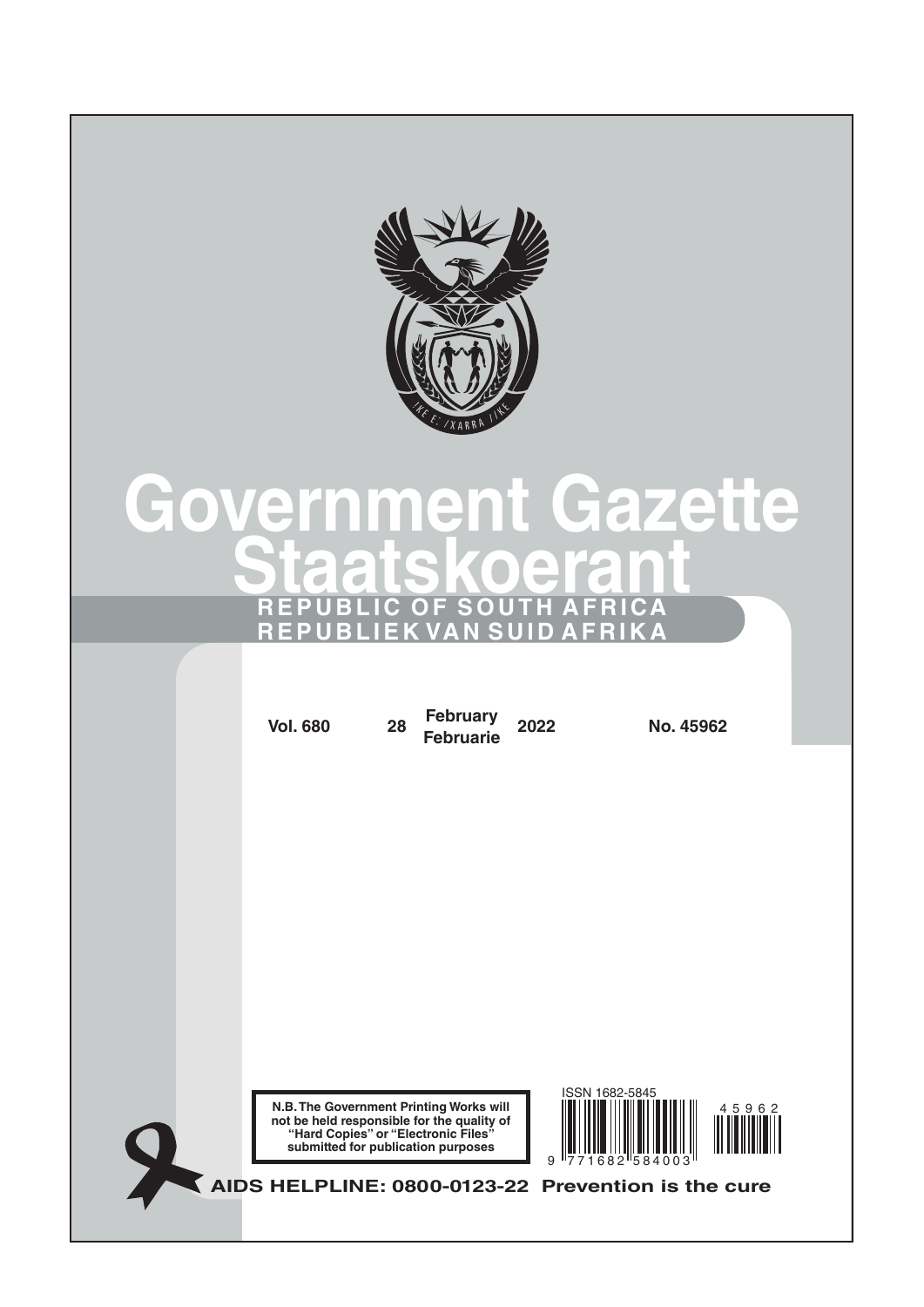# **IMPORTANT NOTICE:**

**The GovernmenT PrinTinG Works Will noT be held resPonsible for any errors ThaT miGhT occur due To The submission of incomPleTe / incorrecT / illeGible coPy.**

**no fuTure queries Will be handled in connecTion WiTh The above.**

#### **Contents**

| ٦ |
|---|

|     |  | Gazette Page |  |
|-----|--|--------------|--|
| No. |  | No. No.      |  |
|     |  |              |  |

Government Notices • Goewermentskennisgewings

**Employment and Labour, Department of / Indiensneming en Arbeid, Departement van**

| 1801 | Employment Services Act (4/2014): Draft National Labour Migration Policy and Employment Services Amendment |  |
|------|------------------------------------------------------------------------------------------------------------|--|
|      |                                                                                                            |  |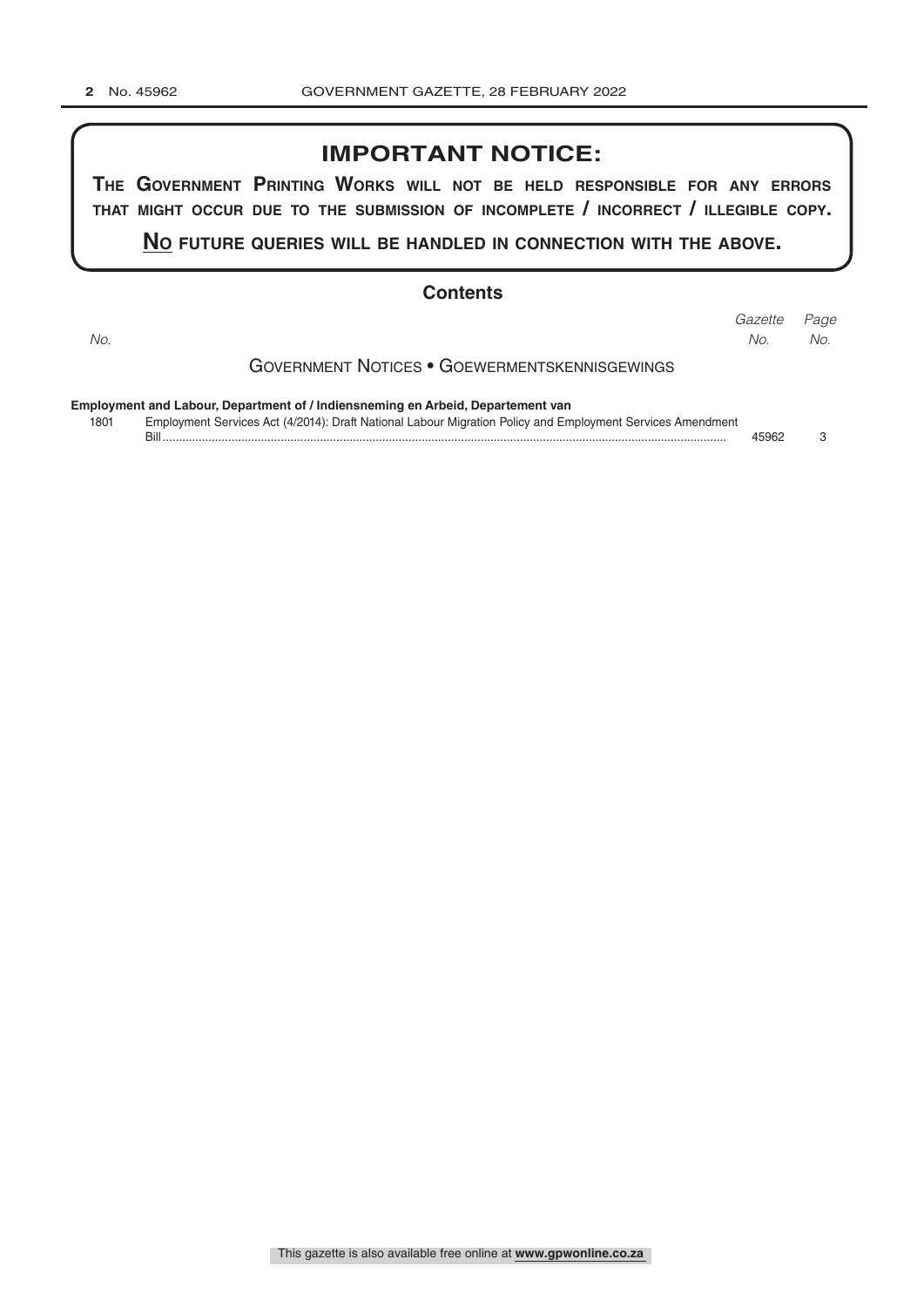# GOVERNMENT NOTICES • GOEWERMENTSKENNISGEWINGS

#### **DEPARTMENT OF EMPLOYMENT AND LABOUR**

**NO. 1801 28 February 2022**

# EMPLOYMENT SERVICES ACT, No 4. Of 2014

# DRAFT NATIONAL LABOUR MIGRATION POLICY AND EMPLOYMENT SERVICES AMENDMENT BILL

I, Thembelani Wáltermade Nxesi, Minister of Employment and Labour, after consultation with Cabinet hereby publish proposed Amendments to the Employment Services Act, No,4 of 2014, Sections 08 and 09 to introduce new provisions on National Labour Migration and related matters for 90 days public comment.

The Draft National Labour Migration Policy is available on the Department of Employment and Labour website www.labour.gov.za

Interested parties are invited to submit written comments on the proposed policy and bill within 90 days after publication notice by: -

(a) Email comments to

NLMP@labour.gov.za

Enquiries to: Esther.Tloane@.labour.gov.za Mantombi.Bobani@labour.gov.za

MINISTER OF EMPLOYMENT AND LABOUR **MR T.W NXESI, MP**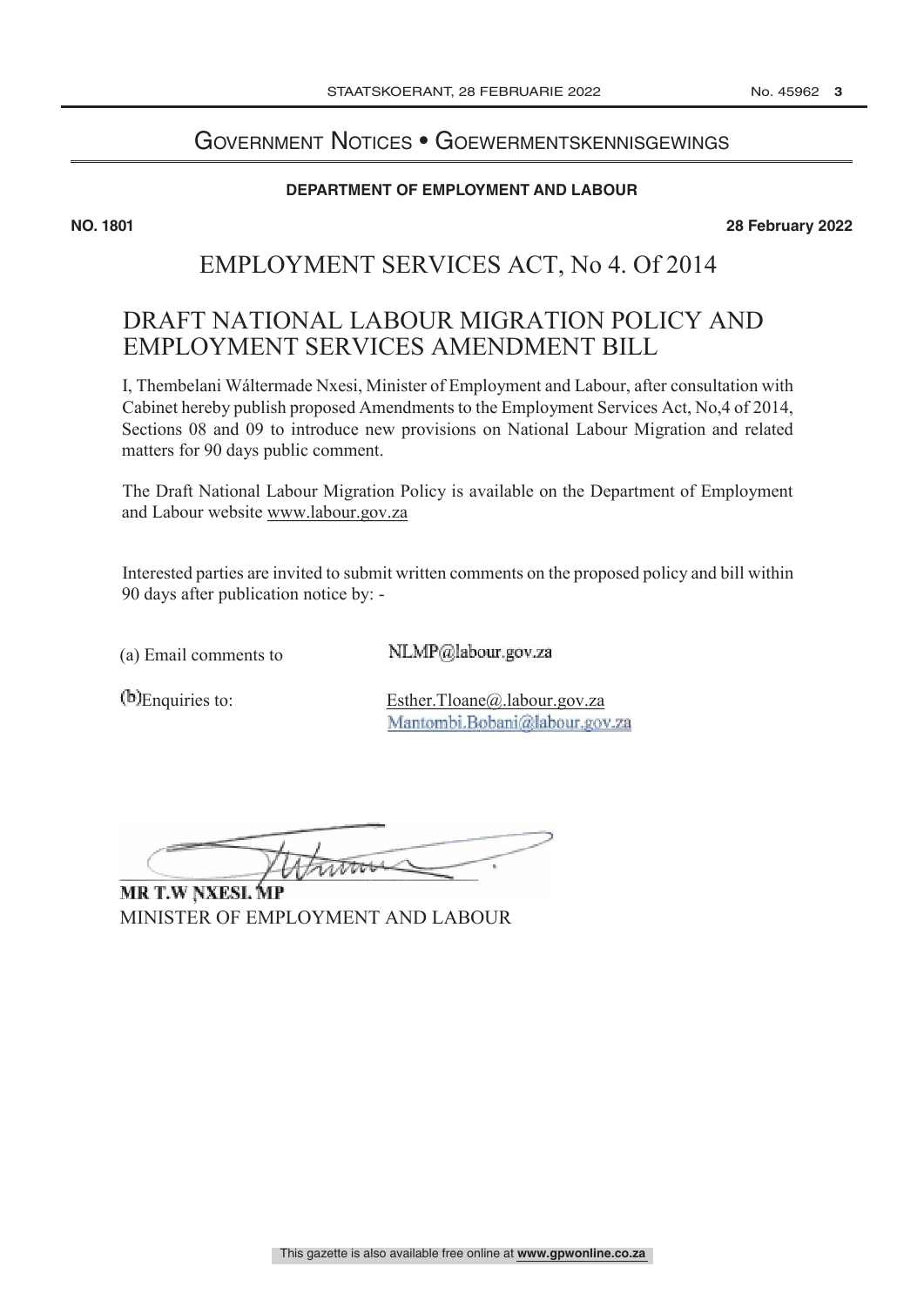# **REPUBLIC OF SOUTH AFRICA**

# **EMPLOYMENT SERVICES AMENDMENT BILL, 2021**

*(As introduced in the National Assembly (proposed section 75); explanatory summary of Bill published in Government Gazette No. 45962 of 28 February 2022) (The English text is the official text of the Bill)* 

*\_\_\_\_\_\_\_\_\_\_\_\_\_\_\_\_\_* 

*\_\_\_\_\_\_\_\_\_\_\_\_\_\_\_\_* 

**(MINISTER OF EMPLOYMENT AND LABOUR)** 

**[B 2021]**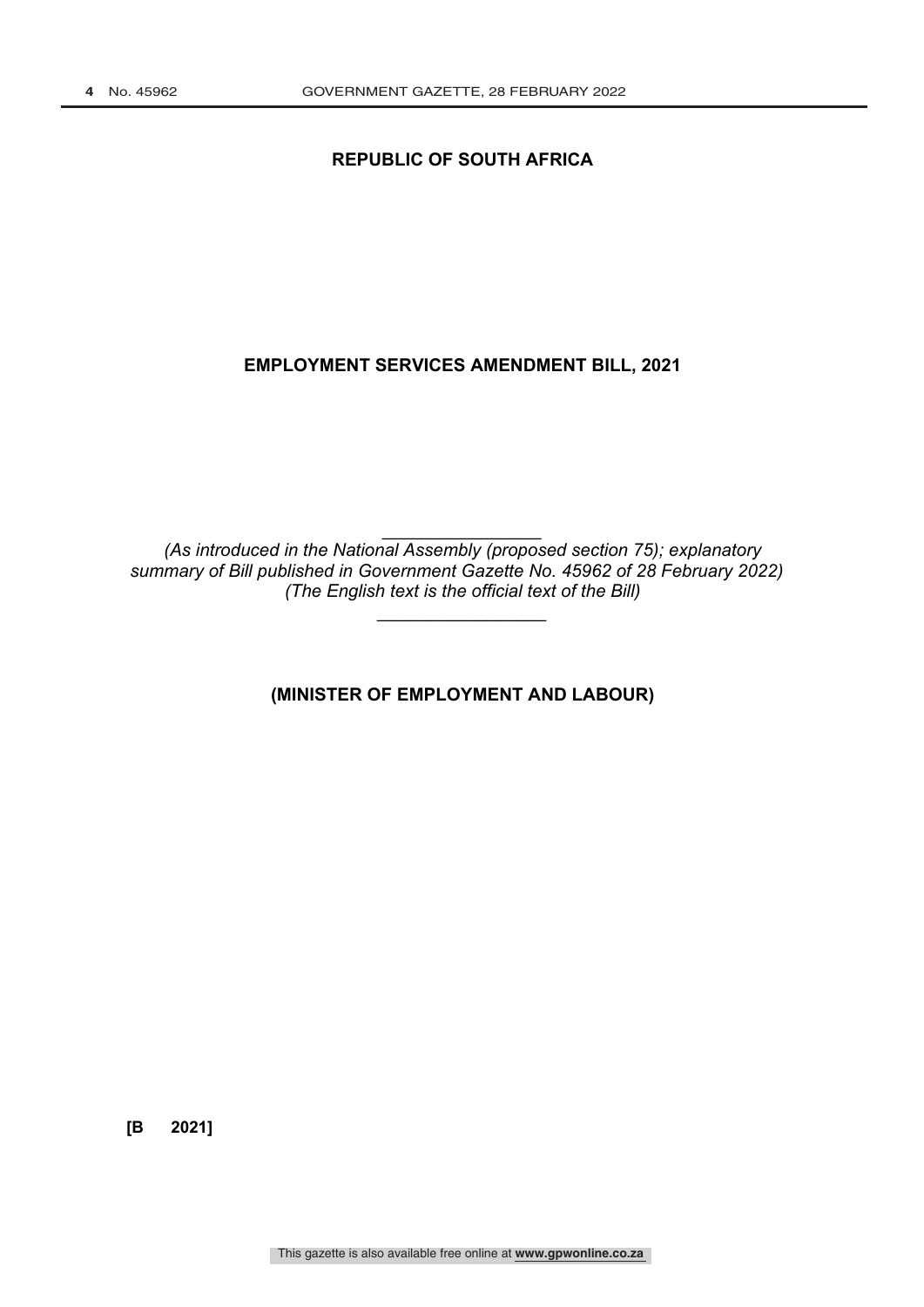020921nb

#### **GENERAL EXPLANATORY NOTE:**

|  | Words in bold type in square brackets indicate omissions from existing<br>enactments. |
|--|---------------------------------------------------------------------------------------|
|  | Words underlined with a solid line indicate insertions in existing<br>enactments.     |

**BILL**

**To amend the Employment Services Act, 2014, so as to extend the scope of the Act to cover private employment agencies not operating for gain; to regulate the employment of foreign nationals in South Africa in a manner consistent with the objects of the Act, the Immigration Act, 2002 and the Refugees Act, 1998; to expand the scope of the Act to cover employees and workers; to expand the functions of the Employment Services Board and the powers of the Minister to make regulations in respect of matters related to labour migration; to provide for the governance of Supported Employment Enterprises; to provide for the improved enforcement of the Act and other laws regulating work by foreign nationals; and to provide for matters connected therewith.**

**BE IT ENACTED** by the Parliament of the Republic of South Africa, as follows:—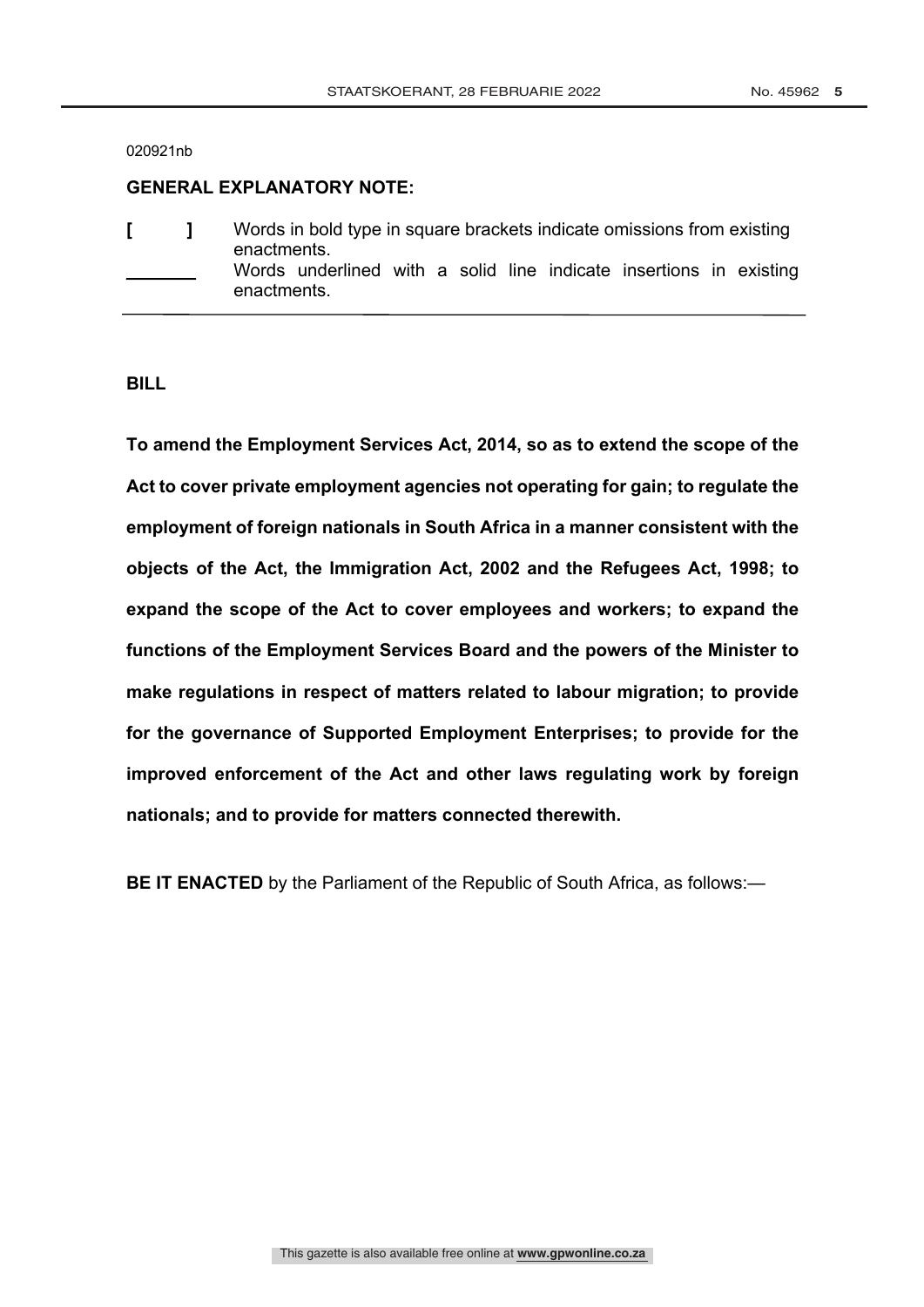# **Amendment of section 1 of Act 4 of 2014**

- **1.** Section 1 of the Employment Services Act, 2014 (hereinafter referred to as the "principal Act"), is hereby amended—
	- *(a)* by the insertion before the definition of "Basic Conditions of Employment Act" of the following definitions:

"**'asylum-seeker'** means a person who is seeking recognition as a refugee in the Republic in accordance with the provisions of the Refugees Act;

**'bargaining council'** means a bargaining council referred to in section 27 of the Labour Relations Act";

- *(b)* by the insertion after the definition of "Board" of the following definition: "**'critical skills'** means skills determined to be critical for the Republic in accordance with the provisions of section 19(4) of the Immigration Act";
- *(c)* by the insertion after the definition of "Department" of the following definition:

"**'digital labour platform'** means an electronic entity that enables the provision of work or services by a person to any other person in the Republic";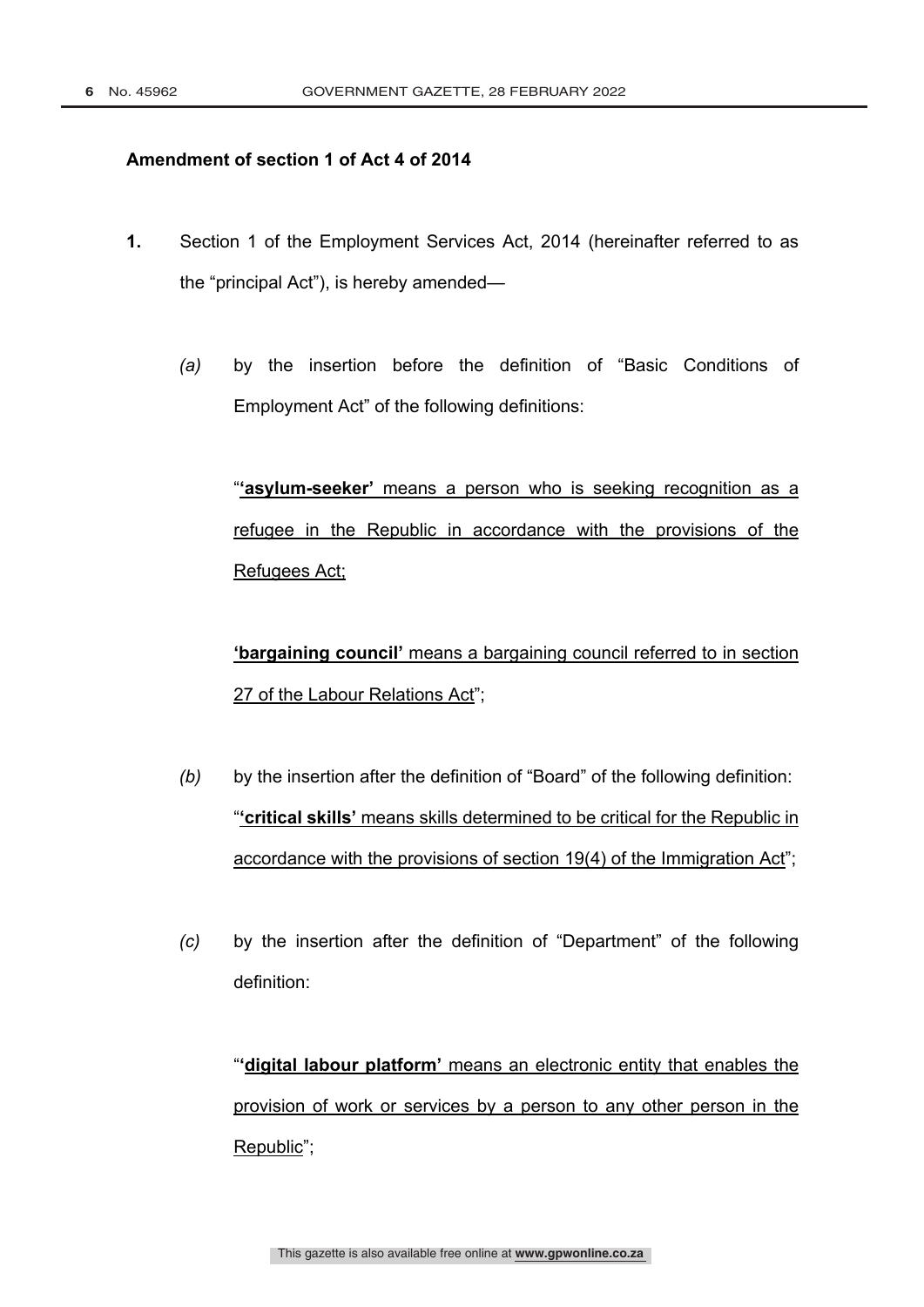*(d)* by the insertion after the definition of "employee" of the following definition:

"**'employer'** means any person who remunerates, or is liable to remunerate, an employee or a worker;

**'employment'** means employment as an employee or as a worker";

*(e)* by the substitution for the definition of "foreign national" of the following definition:

"**'foreign national'** means an individual who—

- *(a)* is not a South African citizen or does not have a permanent residence permit issued in terms of the Immigration Act; or
- *(b)* has not been granted recognition as a refugee in terms of the Refugees Act";
- *(f)* by the insertion after the definition of "Immigration Act" of the following definition:

"**'labour inspector'** means a labour inspector appointed in terms of section 63 of the Basic Conditions of Employment Act";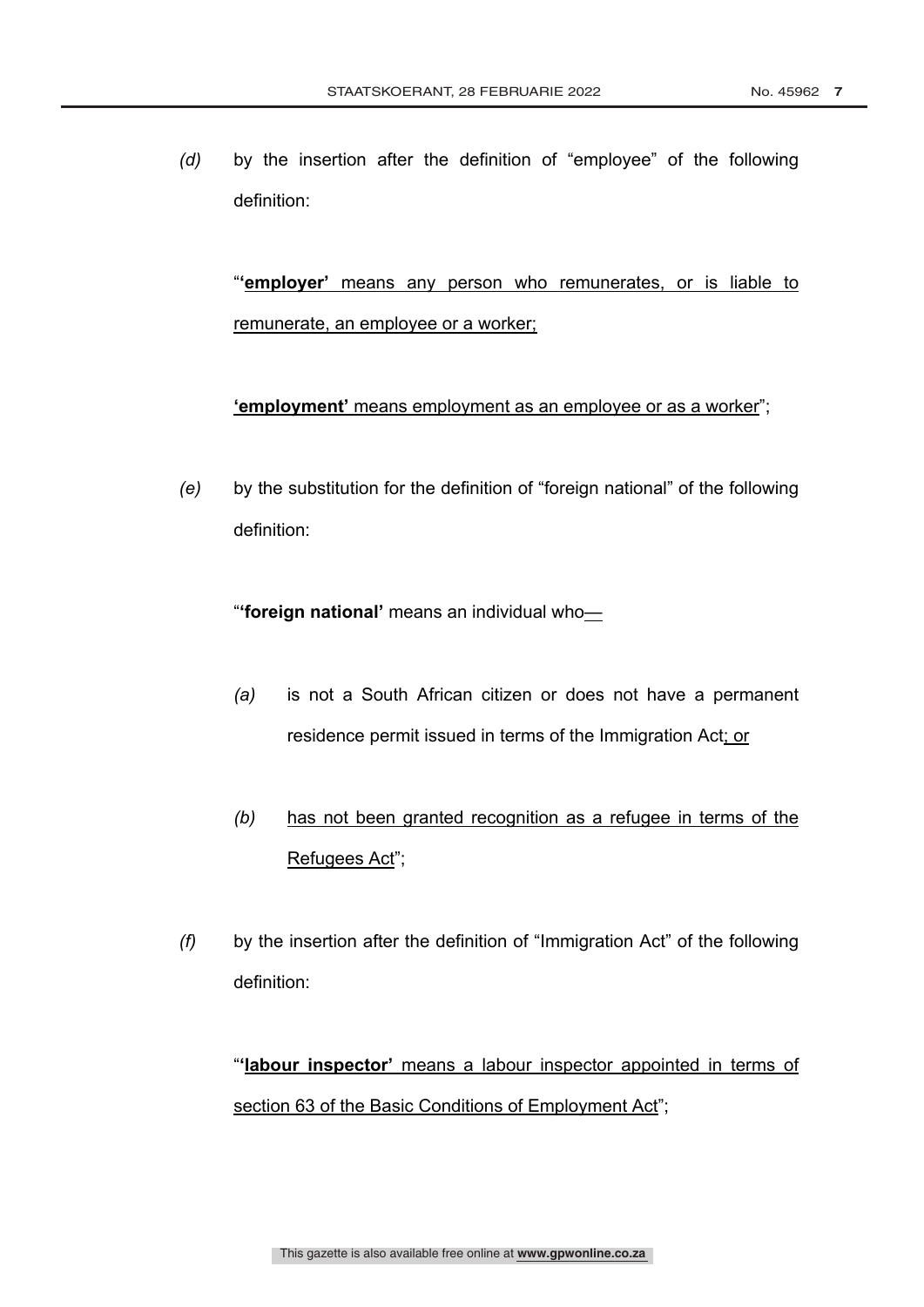*(g)* by the insertion after the definition of "NEDLAC" of the following definition:

"**'permanent resident'** means a person who has been issued with a permanent residence permit in terms of sections 25 to 27 of the Immigration Act";

*(h)* by the substitution for the definition of "private employment agency" of the following definition:

"**'private employment agency'** means any person who provides employment services **[for gain]**";

*(i)* by the insertion after the definition of "Public Finance Management Act" of the following definitions:

"**'refugee'** means an individual who has been granted asylum in terms of section 24 of the Refugees Act;

# **'Refugees Act'** means the Refugees Act, 1998 (Act No. 130 of 1998)";

*(j)* by the insertion after the definition of "registrar" of the following definitions:

"**'sector'** means an industry or service or part of an industry or service;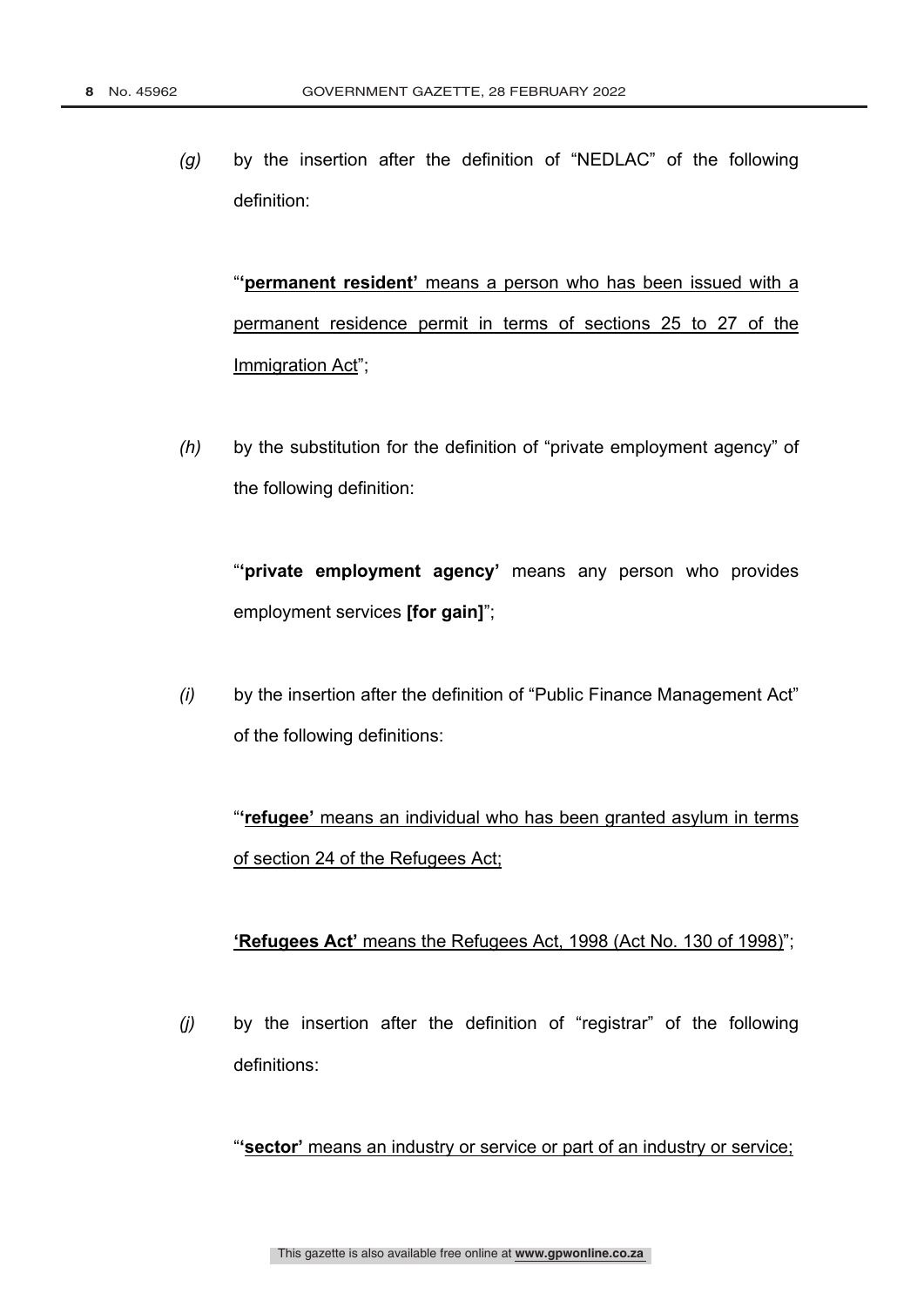**'sectoral determination'** means a sectoral determination made under Chapter Eight of the Basic Conditions of Employment Act";

*(k)* by the substitution for the definition of "Supported Employment Enterprises" of the following definition:

"**'Supported Employment Enterprises'** means **[the national government component]** Supported Employment Enterprises established **[in terms of]** by section 42"; and

*(l)* by the insertion after the definition of "Unemployment Insurance Act" of the following definition:

"**'worker'** means any person who works for another and who receives, or is entitled to receive, any payment for that work, whether in money or in kind;

# **Amendment of section 2 of Act 4 of 2014**

- **2.** Section 2 of the principal Act is hereby amended—
	- *(a)* by the substitution in subsection (1) for paragraph *(h)* of the following paragraph: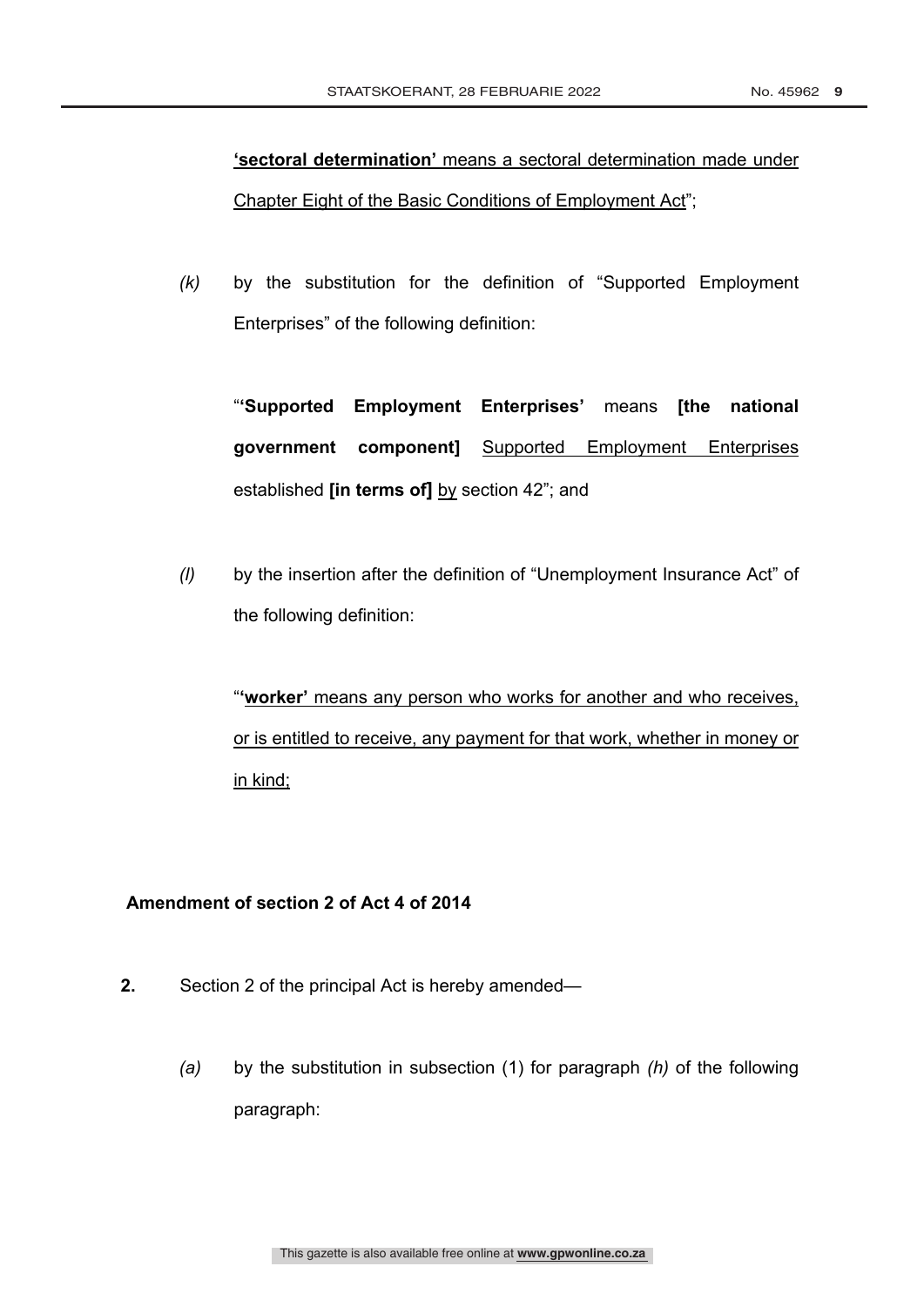- "*(h)* facilitate and regulate the employment of foreign nationals in the South African economy, where their contribution is needed in a manner—
	- (i) that gives effect to the fundamental rights contained in the Constitution, including the right to fair labour practices contemplated in section 23 of the Constitution;
	- (ii) that does not impact adversely on existing labour standards or the rights and expectations of South African workers; and
	- (iii) that does not impact adversely on the availability of critical skills in the South African labour market and promotes work opportunities for and the training of South African **[citizens and permanent residents]** employees and workers"; and
- *(b)* by the deletion in subsection (2) of the term "and" at the end of paragraph *(d)*, the insertion of the term "and" at the end of paragraph *(e)*, and the addition of the following paragraph:

### "*(f)* providing a framework to facilitate and regulate—

- (i) the employment of foreign nationals in South Africa;'
- (ii) the employment of South Africans abroad; and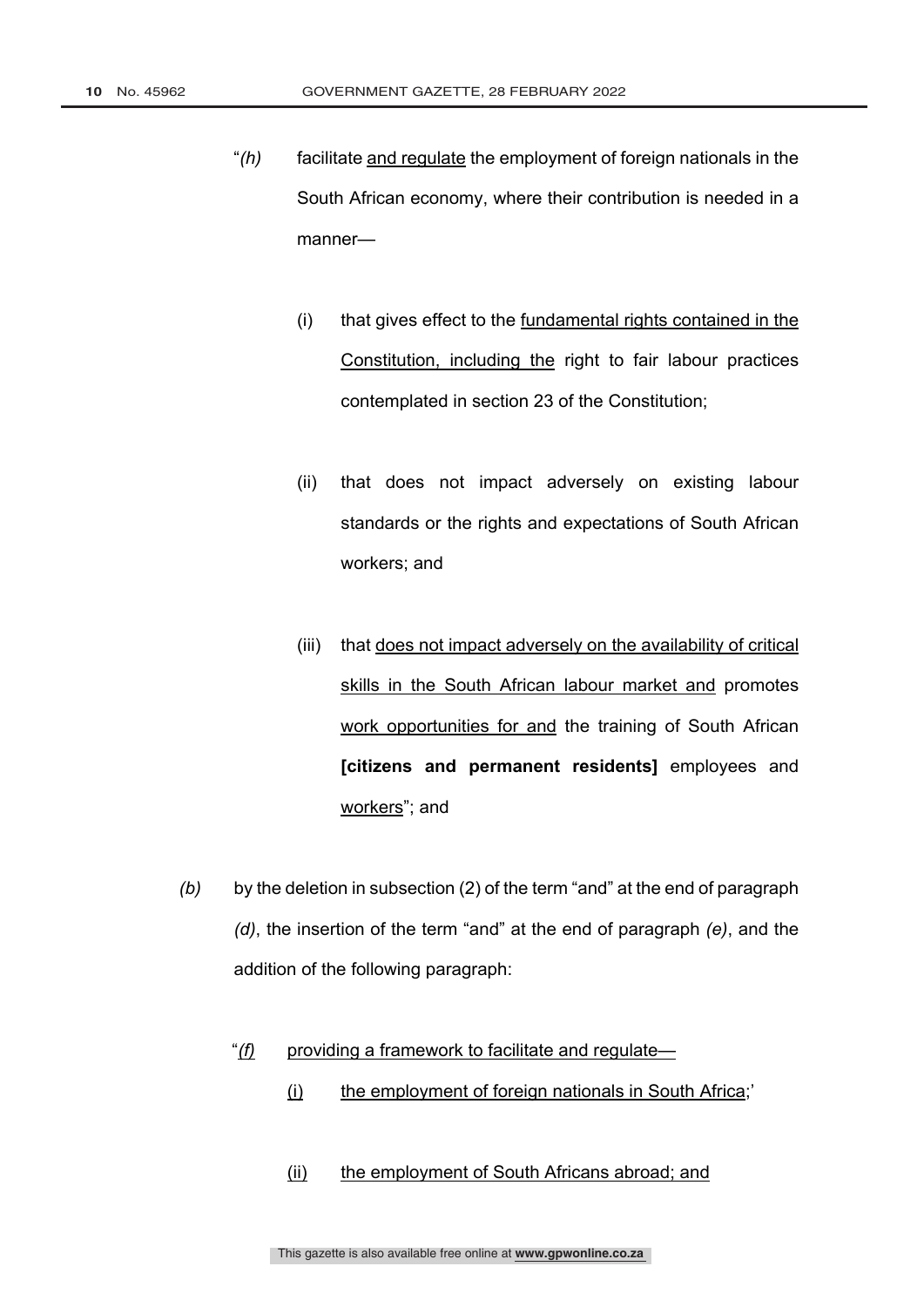(iii) the reintegration and employment of South Africans residing or working abroad into the South African economy".

### **Insertion of section 3A in Act 4 of 2014**

**3.** The following section is hereby inserted after section 50 of the principal Act:

# **"Application of Act to digital labour platforms**

- **50A.** For the purposes of this Act, a digital labour platform is an employer and any person who provides work or services in the Republic to another person by means of a digital labour platform is a worker if—
	- *(a)* the payment for, or terms and conditions of, such work or services are determined by digital labour platform; and
	- *(b)* the digital labour platform remunerates the worker.".

#### **Repeal of sections 8 and 9 of Act 4 of 2014**

**4.** Sections 8 and 9 of the principal Act are hereby repealed.

# **Insertion of Chapter 3A in Act 4 of 2014**

**5.** The following Chapter is hereby inserted after Chapter 3 of the principal Act: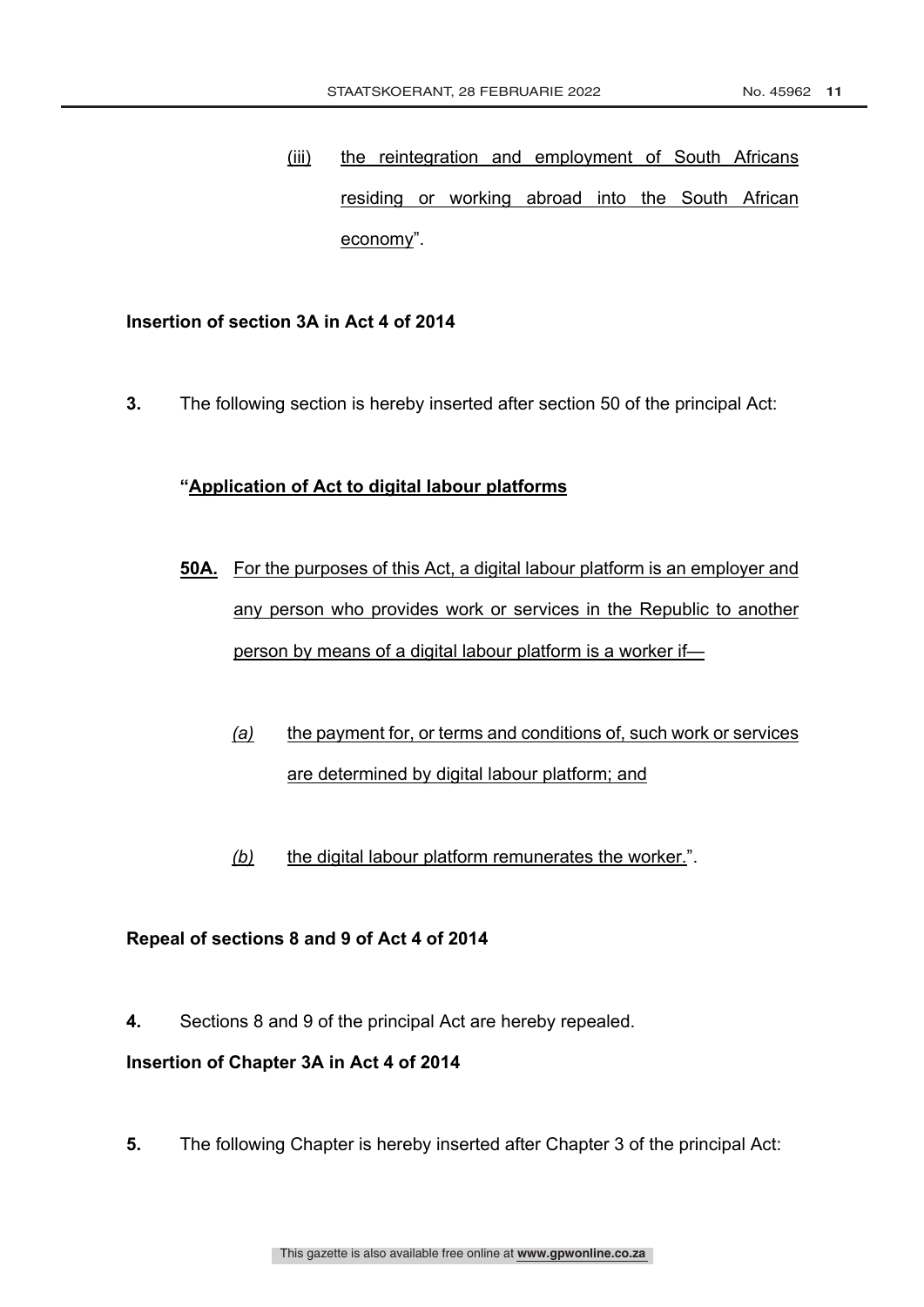# "**CHAPTER 3A**

#### **EMPLOYMENT OF FOREIGN NATIONALS**

#### **Employment of foreign nationals**

- **12A.** (1) No person may employ a foreign national to work within the territory of the Republic of South Africa, unless that foreign national—
	- *(a)* has the right to be so employed in terms of a visa issued under the Immigration Act;
	- *(b)* has been issued with an asylum seeker visa, in terms of section 22 of the Refugees Act, which is endorsed, with the right to work; or
	- *(c)* is permitted to work within the territory of South Africa in terms of any other legislation or international agreement binding upon the Republic in terms of section 231 of the Constitution.
	- (2) Any person who employs a foreign national to work within the territory of the Republic of South Africa must—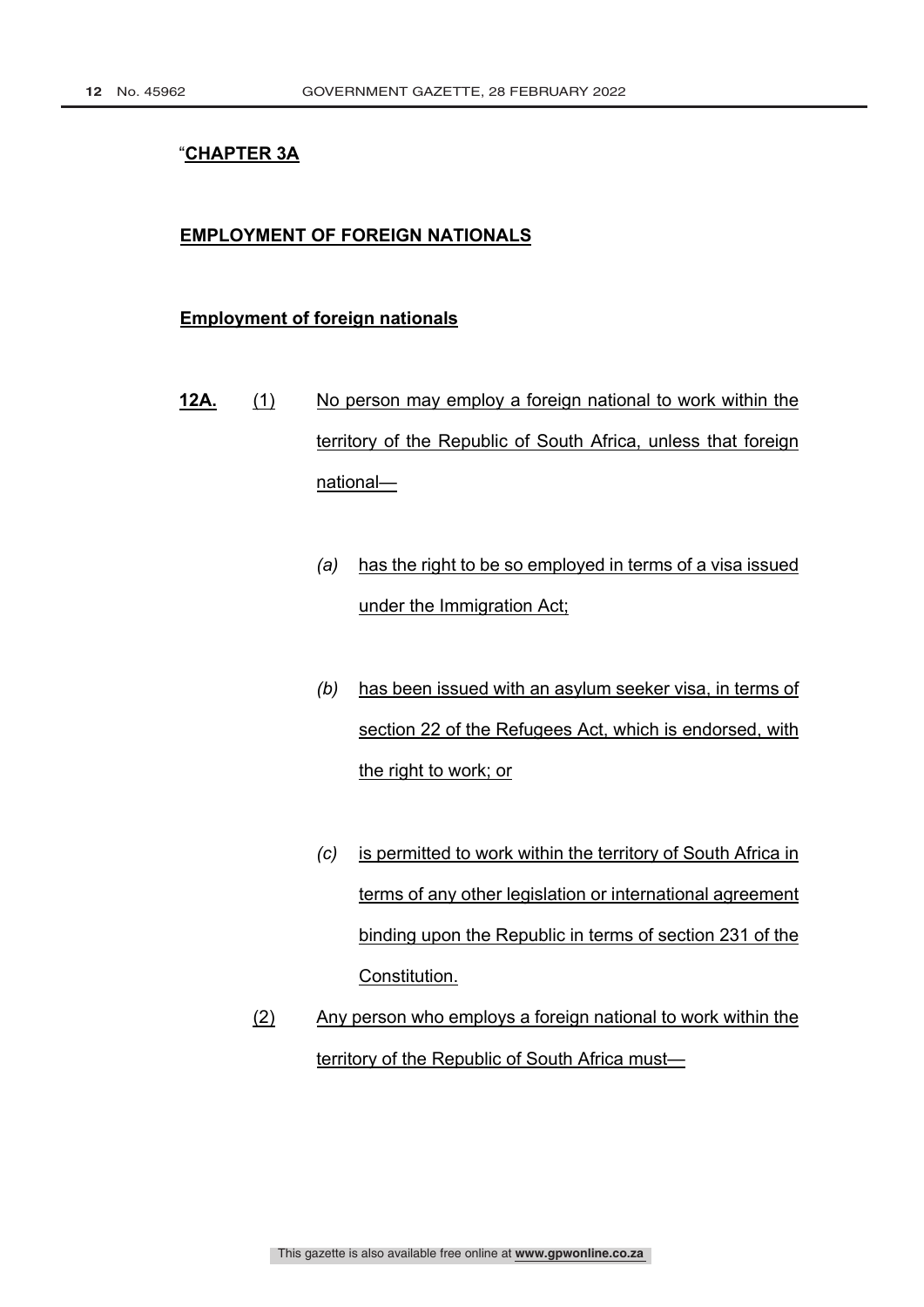- *(a)* ascertain that the foreign national is entitled to work in the Republic and is entitled to perform the work in which they are employed;
- *(b)* satisfy themselves that there are no persons in the Republic, other than foreign nationals, with the requisite skills to fill the vacancy, before recruiting a foreign national to occupy such vacancy;
- *(c)* prepare a skills transfer plan in respect of any position in which a foreign national is employed;
- *(d)* employ such foreign national on terms and conditions of employment that are not inferior to those which would be provided to a South African citizen, permanent resident or refugee; and
- *(e)* retain copies of all documents reflecting that the foreign national is lawfully entitled to be employed in the Republic.

(3) The Minister may, if it is consistent with the purpose of this Act, make a determination to exclude the requirement to prepare a skills transfer plan in terms of subsection 2(c) in respect of any category of employers or any category of employees or workers.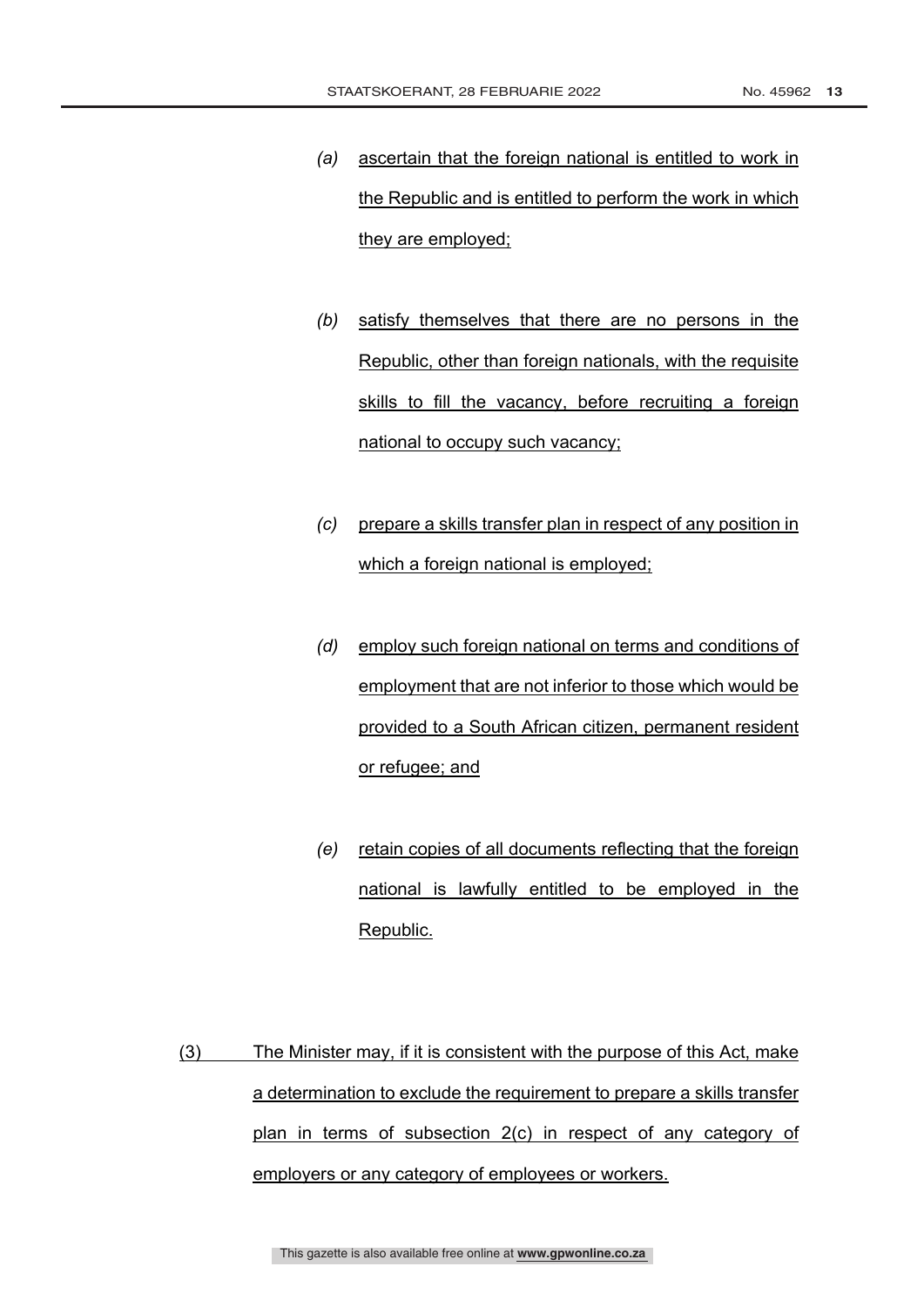#### (4) A determination in terms of subsection (3) must—

- (a) be made on the advice of the Board: and
- (b) be issued by a notice in the Gazette.

# **Quotas for employment of foreign nationals**

- **12B.** (1) The Minister, after consulting the Board, may, by notice in the *Gazette*, specify a maximum quota for the employment of foreign nationals by employers in any sector.
	- (2) A quota specified in any notice that is issued in terms of this section may apply to the employment of of employees or workers—
		- *(a)* in one or more sectors specified in the notice;
		- *(b)* in one or more occupational categories specified in the notice;
		- *(c)* nationally; or
		- *(d)* to one or more regions specified in the sector.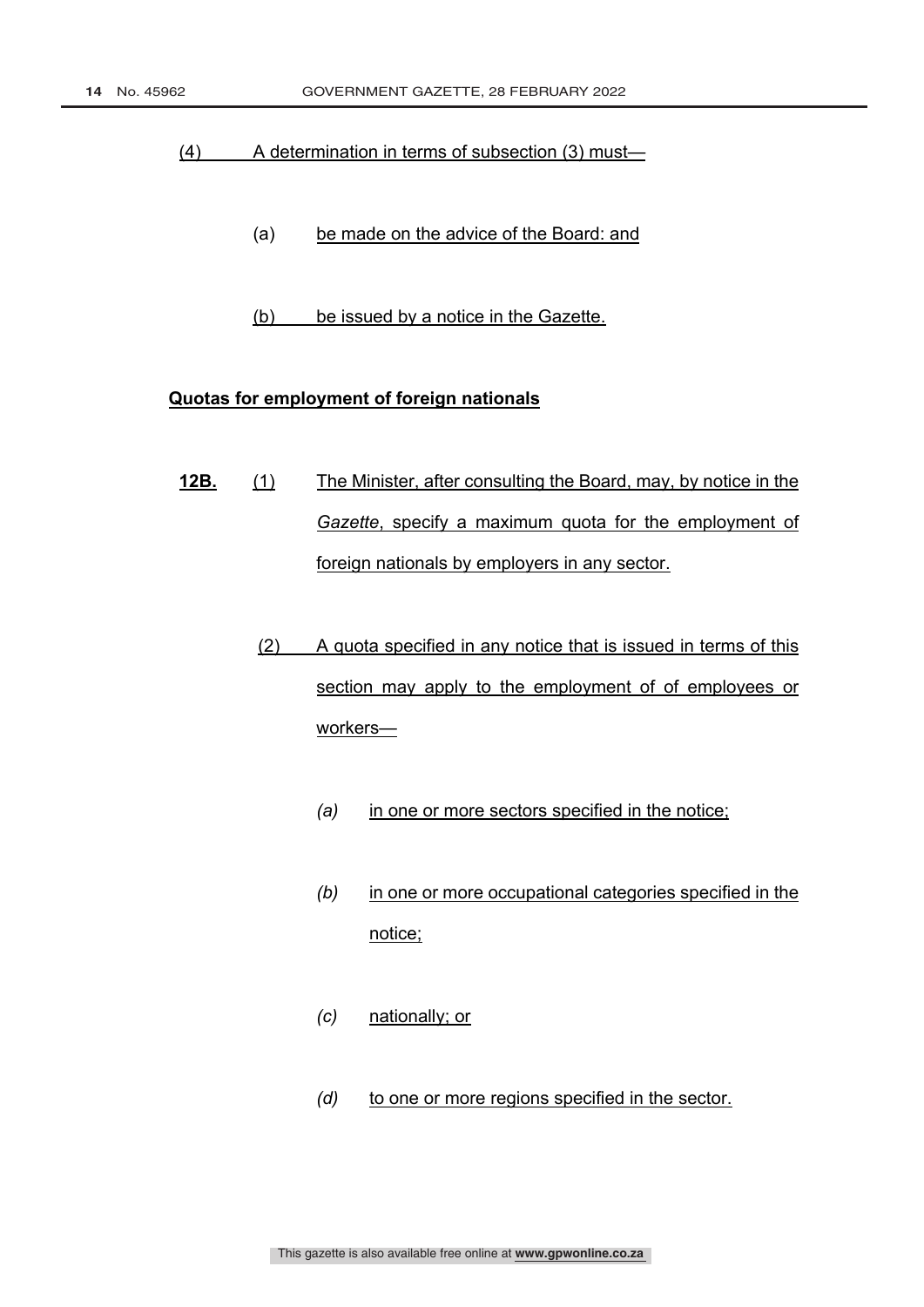- (3) A notice issued in terms of this section must—
	- *(a)* specify the period within which existing employers must comply with the quotas in the notice;
	- *(b)* specify the period within which newly established employers must comply with the quotas within a notice; and
	- *(c)* exclude small employers, as defined in that notice, from complying with the quotas specified in the notice.
- (4) A draft of any notice that the Minister proposes to issue in terms of this section must be published in the *Gazette* and interested parties must be permitted at least 30 days to comment on the draft notice.
- (5) For the purpose of determining a quota under this section, the Minister may take into account any relevant factor and must take into account—
	- *(a)* the purpose of the Act, as set out in section 2(1)*(h)*;
	- *(b)* the availability of the requisite skills, including critical skills, among South African citizens, permanent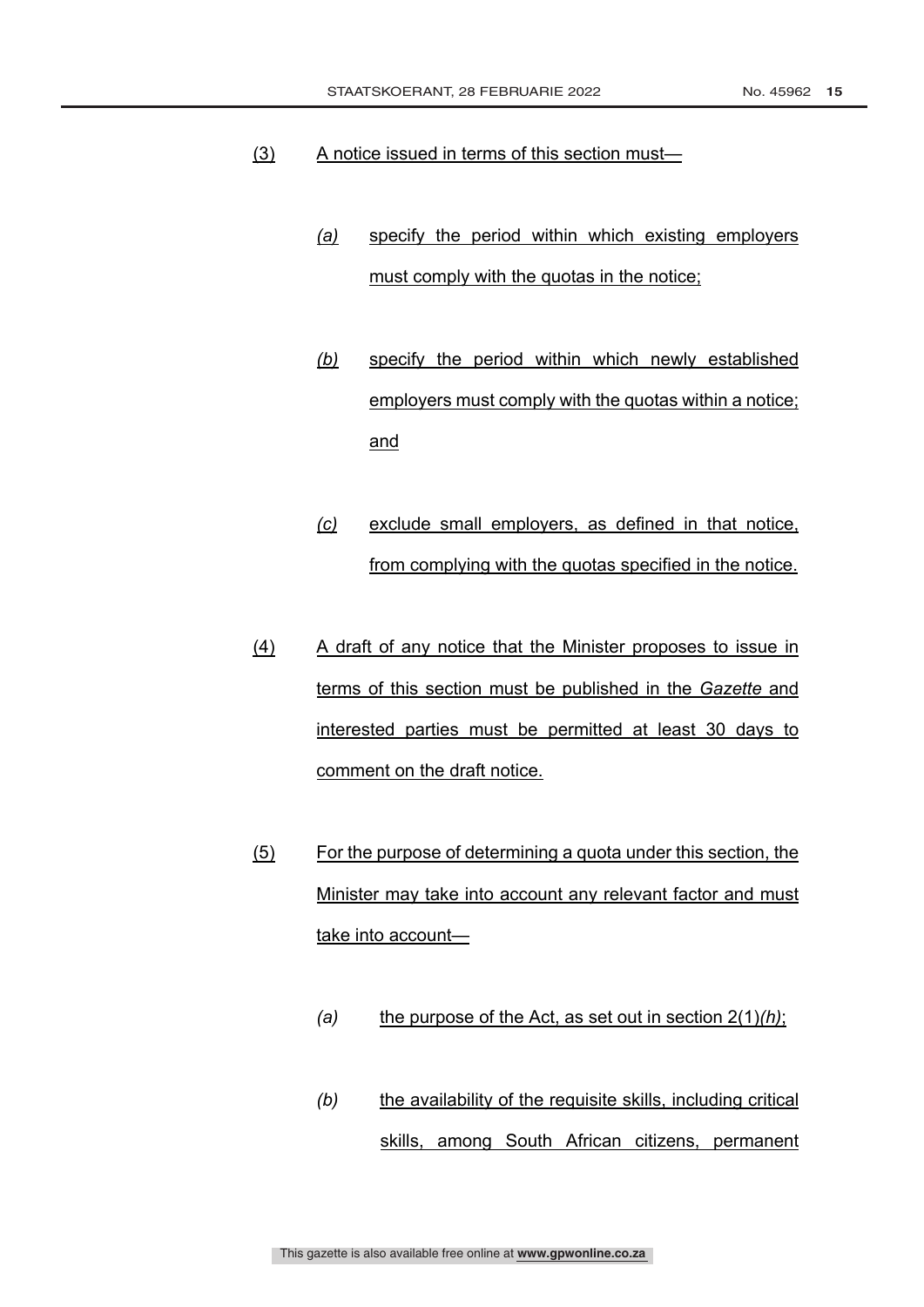residents or refugees who are available to work in the sector; or

- *(c)* the Republic's obligations to permit foreign nationals to work in terms of any international agreement, which is binding upon the Republic in terms of section 231 of the Constitution.
- (6) An employer may only employ a greater percentage of foreign nationals as employees or workers in its workforce or in any occupational category than are permitted in terms of a quota that is applicable to it in terms of this section if—
	- *(a)* a foreign national is employed to fill a position in respect of which critical skills are required; or
	- *(b)* in respect of any other position, the employer has applied, in the prescribed manner, for an exemption from the applicable quota or prohibition and such exemption has been granted by the Minister.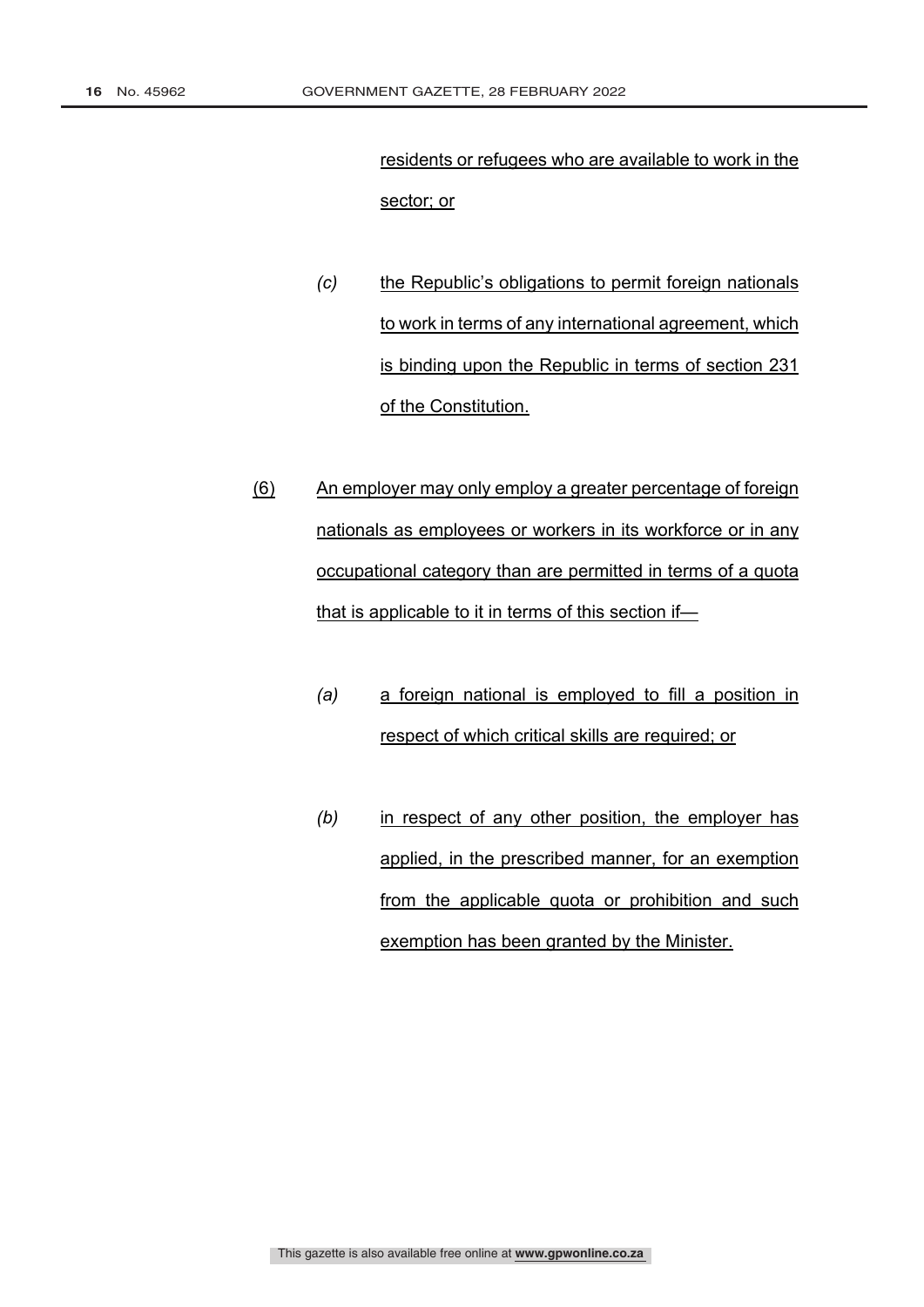#### **Regulations on employment of foreign nationals**

- **12C.** (1) The Minister may, after consulting the Board, make regulations concerning the employment of foreign nationals, which regulations may include the following:
	- *(a)* The measures that employers must take to satisfy themselves that there are no other persons in the Republic with suitable skills to fill a vacancy, before recruiting a foreign national;
	- *(b)* requirements for employers to make use of public employment services or private employment agencies to assist employers to recruit suitable employees or workers who are South African citizens, permanent residents or refugees;
	- *(c)* requirements for the preparation of a skills transfer plan by employers in respect of a position in which a foreign national is employed;
	- *(d)* the criteria and procedure for applying for an exemption by the Minister in respect of any provision of this Chapter; and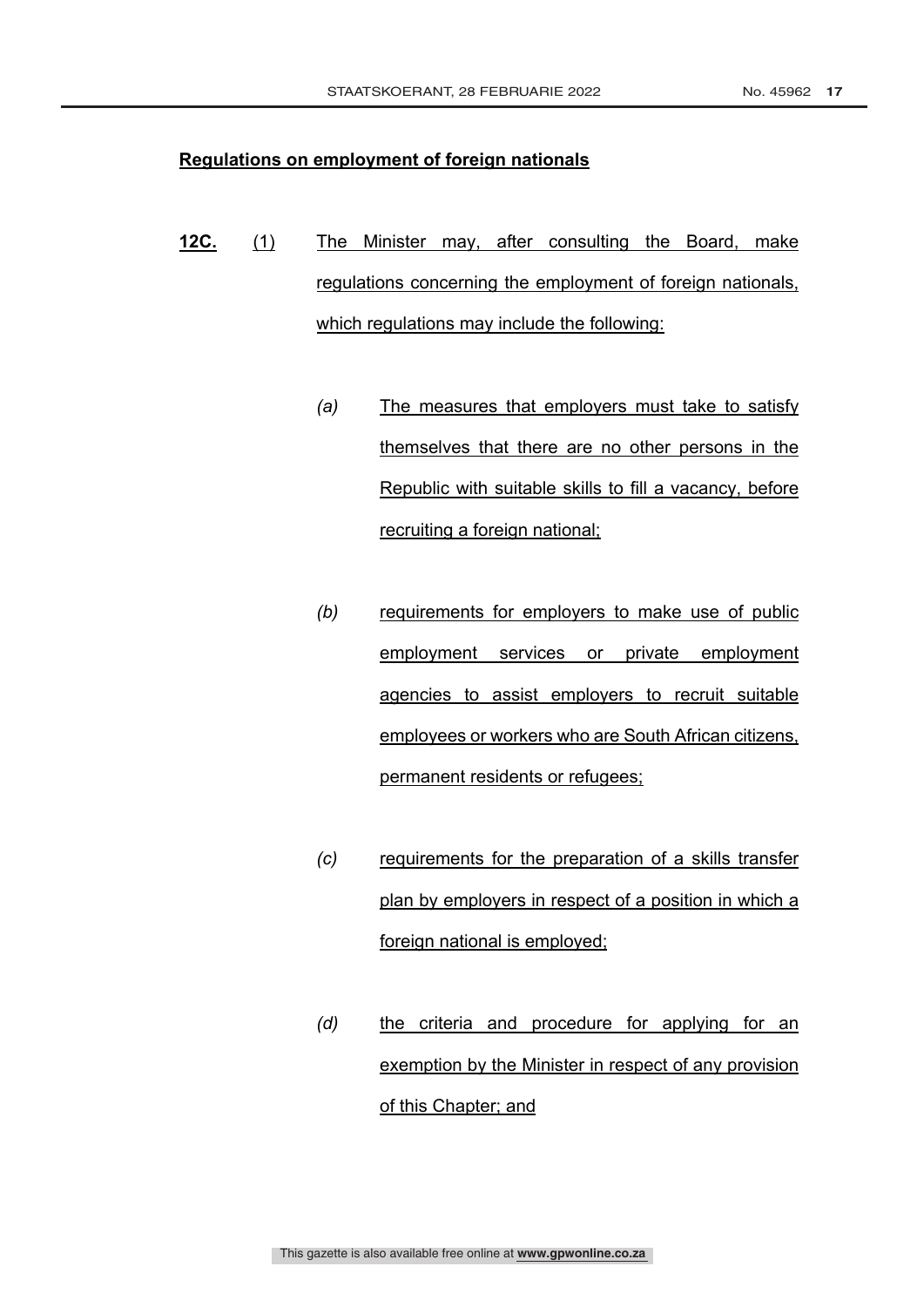- *(e)* the records that employers are required to keep in respect of foreign nationals in their employment.
- (2) A regulation made in terms of this section may—
	- *(a)* include any other requirement, which is consistent with the Immigration Act or the Refugees Act, and is necessary to implement the provisions of this Chapter; and
	- *(b)* differentiate between different categories of visas or permits issued in terms of the Immigration Act or the Refugee Act, different sectors or areas, different categories of employees and different occupational categories.

# **Employees employed in contravention of Chapter**

**12D.** (1) An employee or worker who is employed in contravention of this Chapter is entitled to enforce any claim that they may have in terms of any statute, collective agreement or contract against his or her employer or any person who is liable in terms of the law.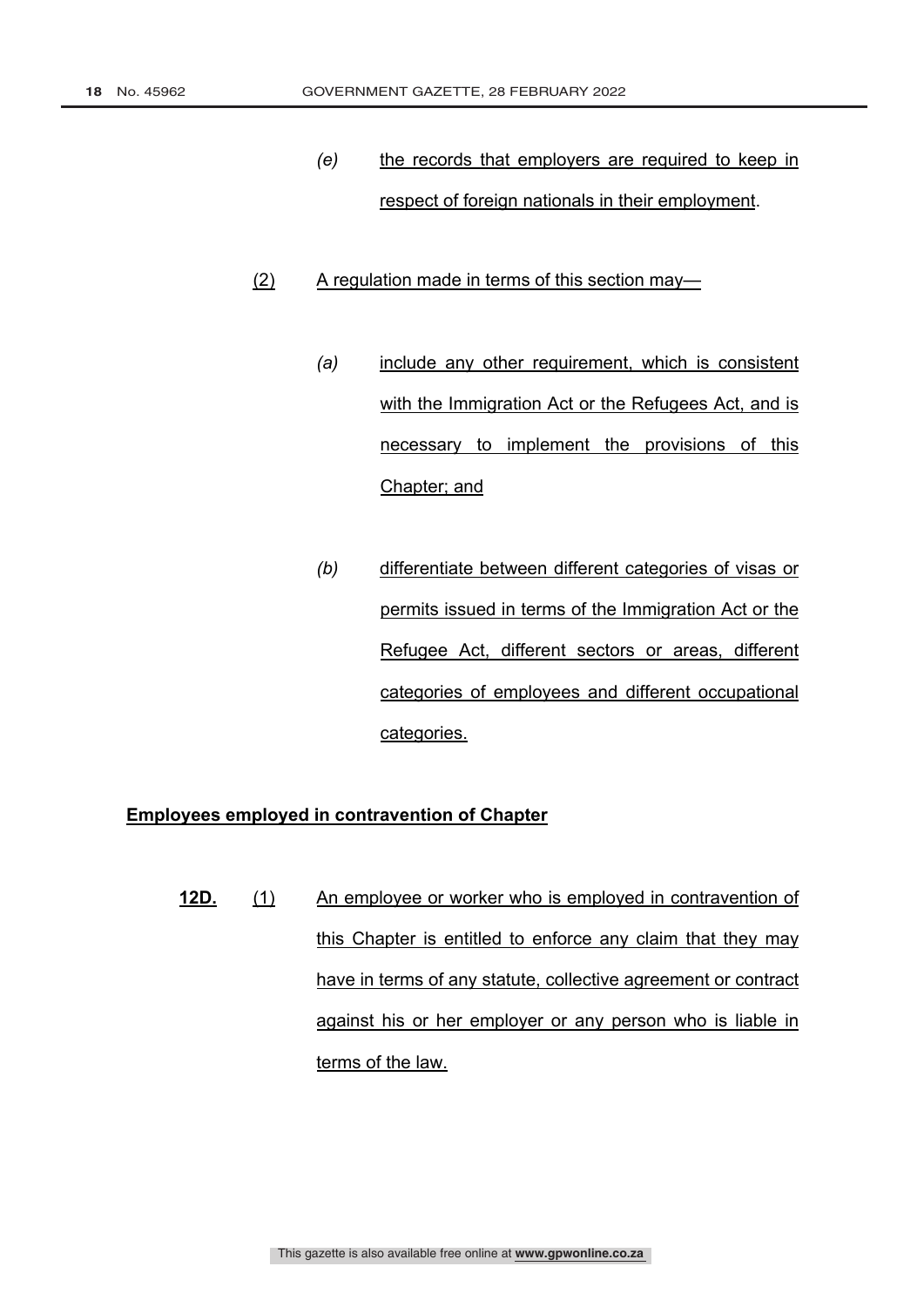(2) A claim contemplated by subsection (1) may be enforced on behalf of an employee or worker by a labour inspector or a bargaining council agent.

#### **Prohibited acts in respect of foreign nationals**

- **12E.** (1) An employer may not require or permit a foreign national—
	- *(a)* to perform any work that such foreign national is not authorised to perform in terms of his or her visa or permit; or
	- *(b)* to engage in work contrary to the terms and conditions of such foreign national's visa or permit, or any statute."

# **Amendment of section 22 of Act 4 of 2014**

- **6.** Section 22 of the principal Act is hereby amended by
	- (a) the insertion after paragraph (d) of the following paragraph-

"(*dA*) any matter concerning—

(i) the recruitment and employment of foreign nationals to work in South Africa;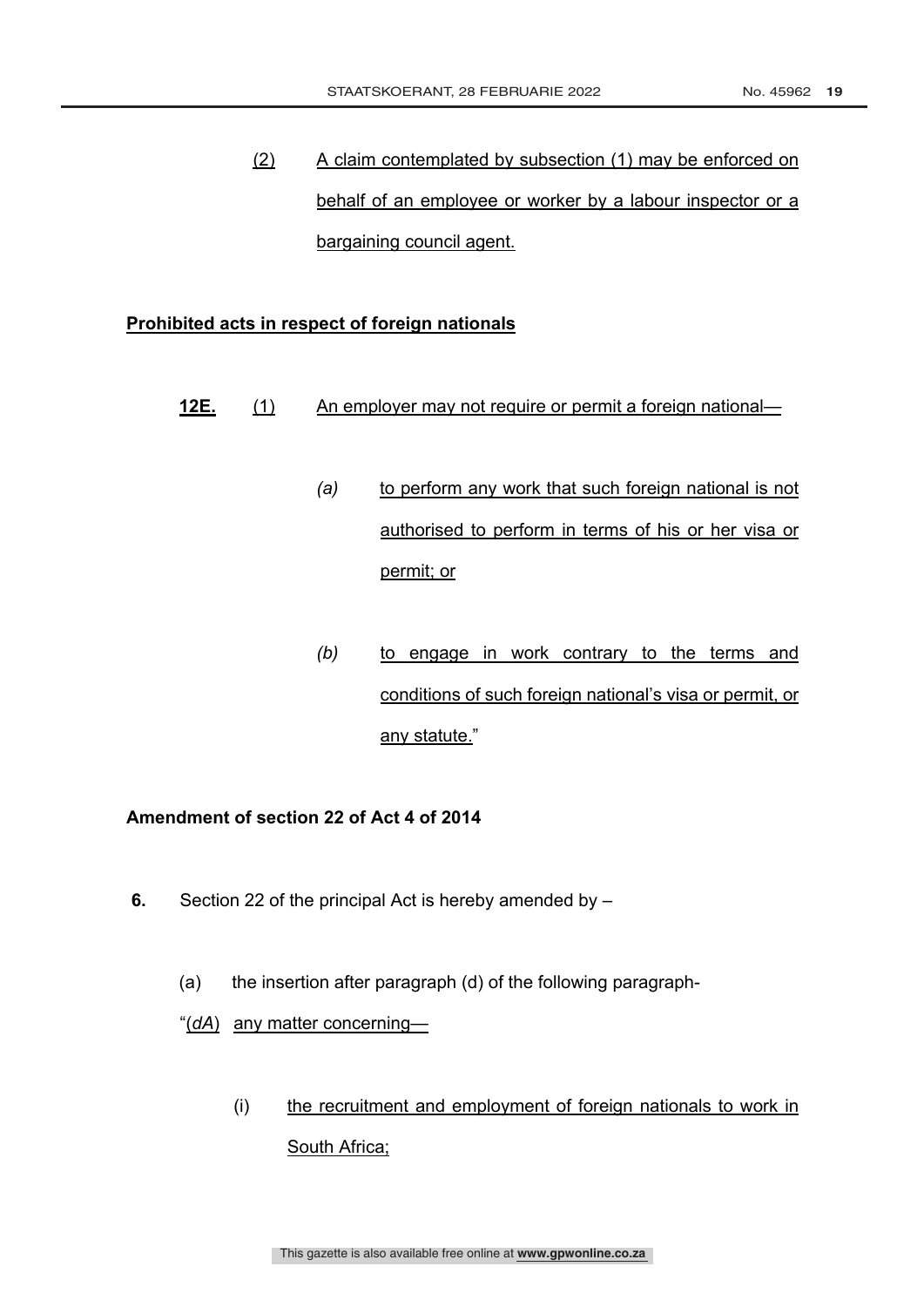- (ii) the recruitment and employment of South Africans residing or working abroad to work in South Africa, and their integration into the labour market;
- (iii) the recruitment of South Africans to work in other countries; or
- (iv) the collation and collection of data in respect of the facilitation and regulation of work by foreign nationals in South Africa;"
- (b) the substitution for paragraph (f) of the following paragraph
	- "*(f)* the publication of an annual employment services report, which must include a section on the facilitation and regulation of the employment of foreign nationals;"

# **Amendment of section 23 of Act 4 of 2014**

- **7.** Section 23 of the principal Act is hereby amended by the substitution in subsection (2) for paragraph *(b)* of the following paragraph:
	- "*(b)* the establishment and functioning of **[a]** committees of the Board, including an executive committee, and committees to deal with—
		- (i) the provision of public employment services and the regulation of private employment services; and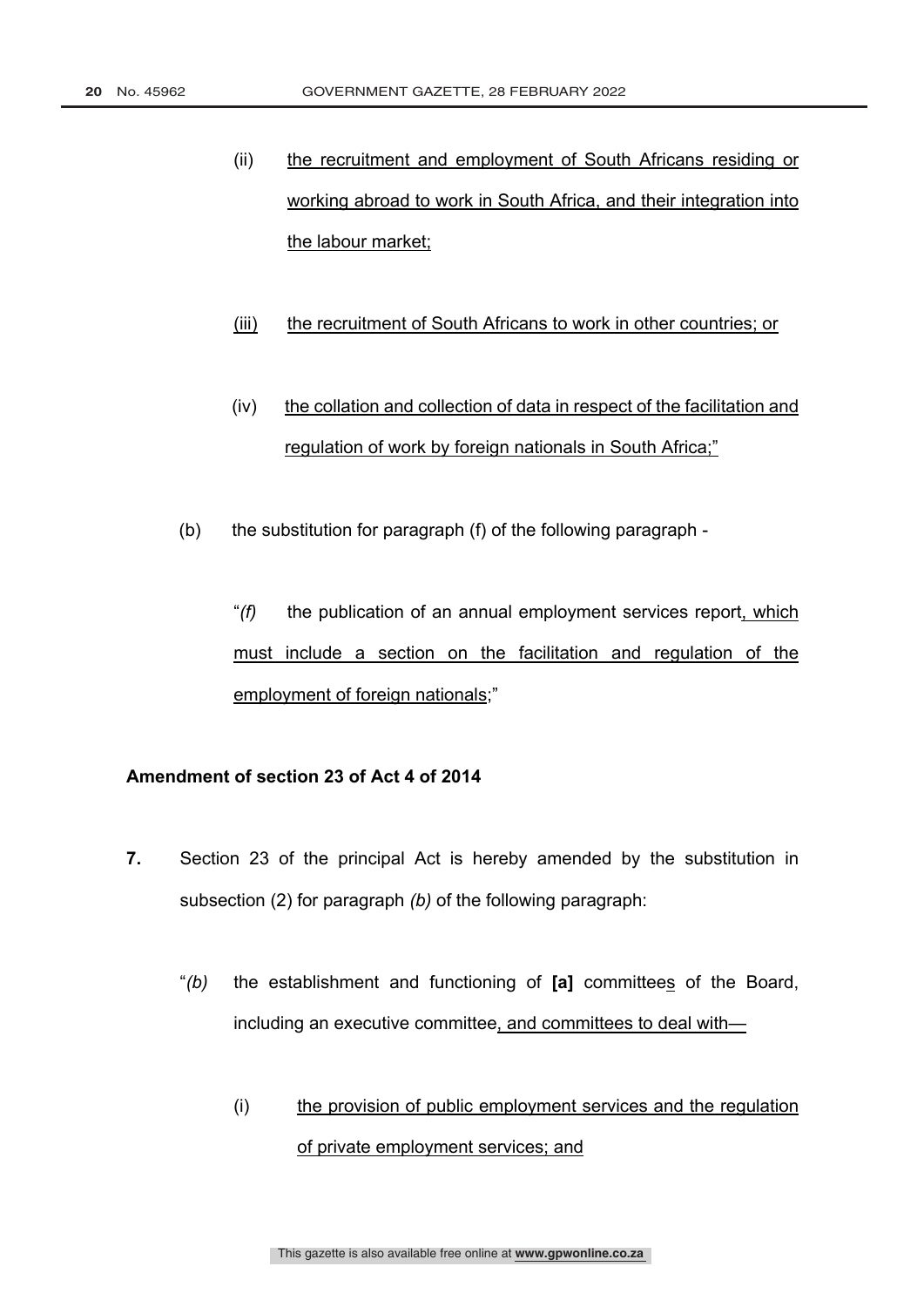# (ii) the facilitation and regulation of work by foreign nationals and any other matter contemplated by section 22*(dA)*".

#### **Amendment of section 42 of Act 4 of 2014**

- **8.** Section 42 of the principal Act is hereby amended by the substitution for subsection (1) of the following subsection:
	- "(1) Supported Employment Enterprises is hereby established **[as a national government component contemplated in section 7A of the Public Service Act, 1994 (Proclamation No. 103 of 1994),]** as an entity within the Department to promote work and employment opportunities for persons with disabilities.".

# **Substitution of section 43 of Act 4 of 2014**

**9.** The following section is hereby substituted for section 43 of the principal Act:

#### "**Functions of Supported Employment Enterprises**

- **43.** (1) The functions of Supported Employment Enterprises are to—
	- *(a)* facilitate supported employment;
	- *(b)* provide work opportunities for persons with disabilities;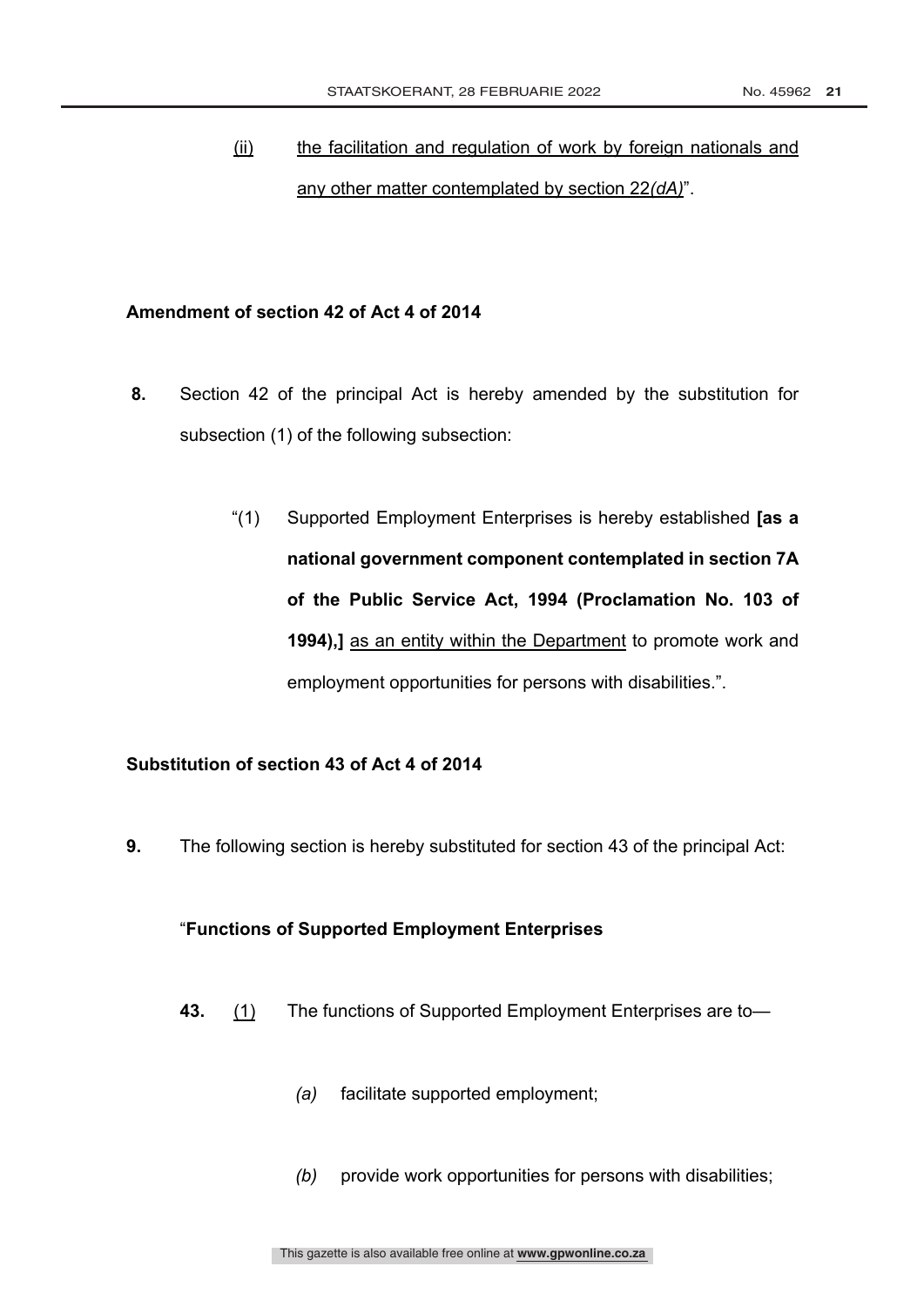- *(c)* develop and implement programmes that promote the employability of persons with disabilities, including persons with permanent disablement as defined in the Compensation for Occupational Injuries and Diseases Act, 1993 (Act 130 of 1993), in the light of their evolving needs in a changing economy; and
- *(d)* perform any other function as may be prescribed by the Minister.
- (2) Subject to the approval by the National Treasury, Supported Employment Enterprises may perform any of the functions of a trading entity, as contemplated by the Public Finance Management Act."

#### **Repeal of sections 44 and 45 of Act 4 of 2014**

**10.** Sections 44 and 45 of the principal Act are hereby repealed.

# **Amendment of section 46 of Act 4 of 2014**

**11.** The following section is hereby substituted for section 46 of the principal Act: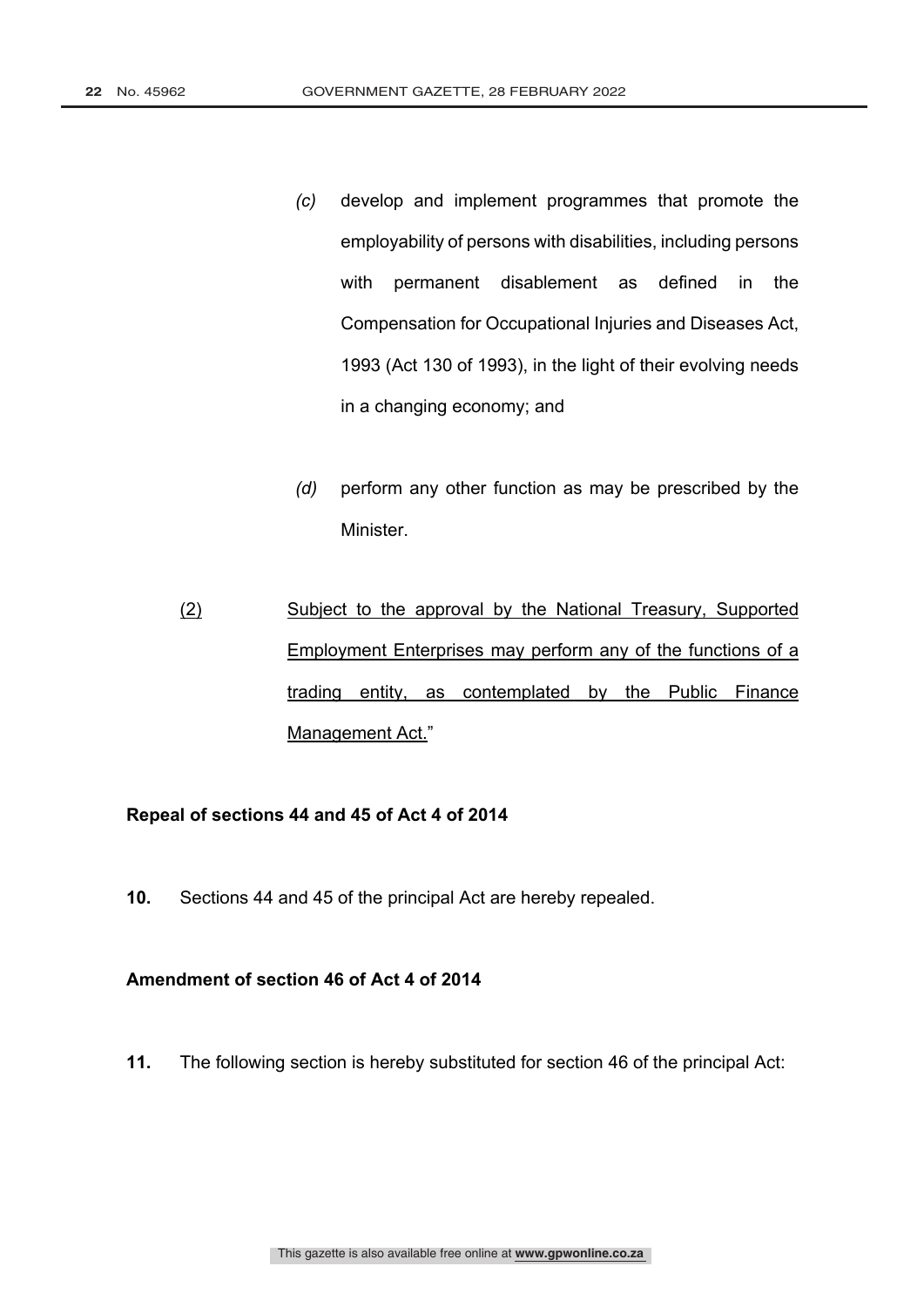#### **"Staff of Supported Employment Enterprises**

**46.** The Minister may create the post structures necessary for the functioning of Supported Employment Enterprises **[after consultation with the Minister of Finance]** in accordance with the Public Service Act, 1994 (Proclamation No. 103 of 1994).".

# **Amendment of section 47 of Act 4 of 2014**

**12.** The following section is hereby substituted for section 47 of the principal Act:

#### **"Finances of Supported Employment Enterprises**

- **47.** (1) Supported Employment Enterprises are financed from—
	- *(a)* money appropriated by Parliament for this purpose;
	- *(b)* income earned from services rendered by it;
	- *(c)* grants or donations made to it; and
	- *(d)* money received from any other source.
- (2) The Director-General must ensure that the Supported Employment Enterprises is administered in accordance with the requirements prescribed in terms of the Public Finance Management Act, 1999 (Act No 1 of 1999).".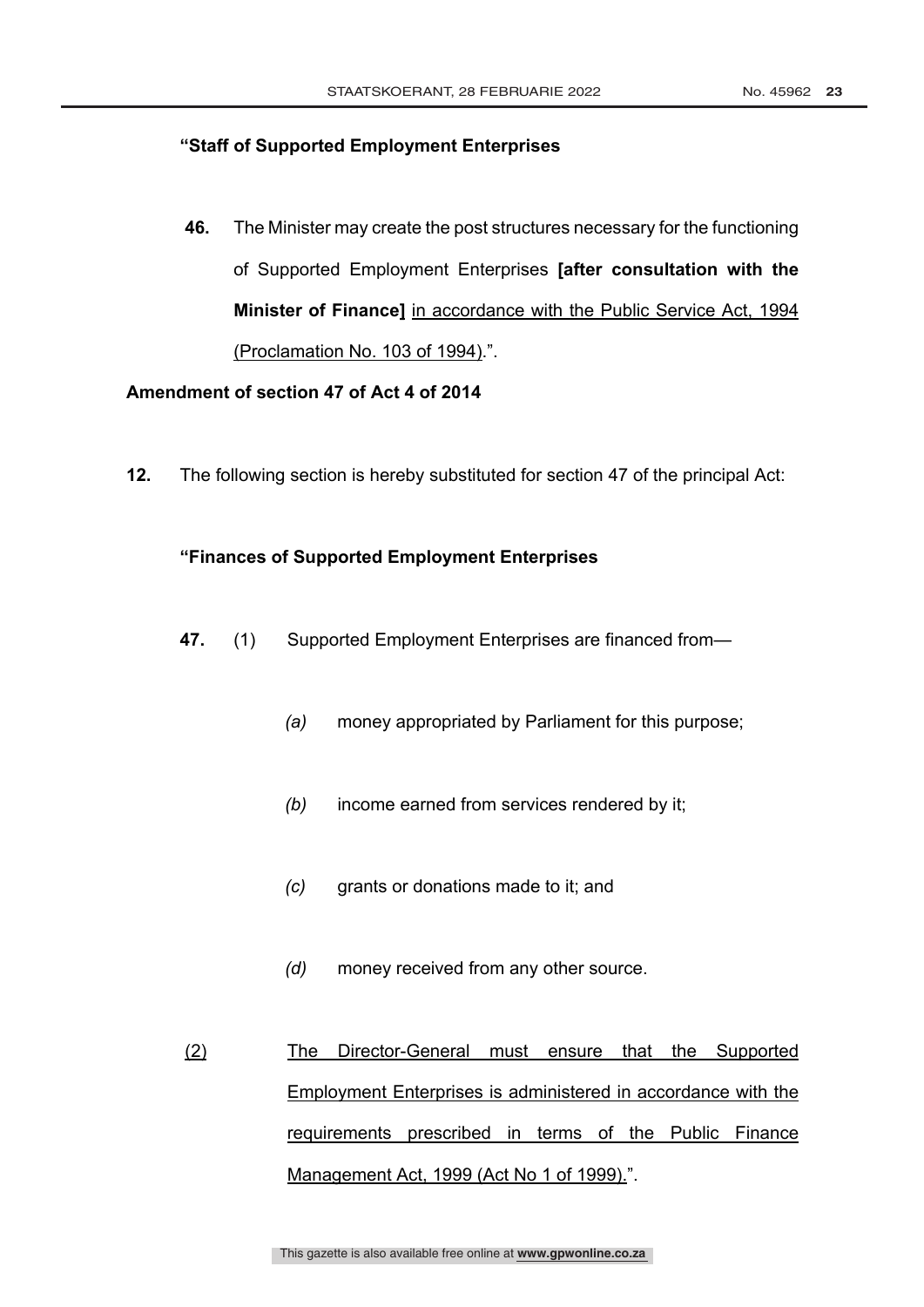#### **Amendment of section 49 of Act 4 of 2014**

- **13.** Section 49 of the principal Act is hereby amended—
	- *(a)* by the substitution for subsection (2) of the following subsection:
		- "(2) The Labour Court may, on application by the Director-General, impose a fine not exceeding **[R50 000]** R 100,000 on a person **[an employer]** that contravenes any of the provisions listed in Schedule 3.";
	- *(b)* by the addition of the following subsections:
		- "(4) The Minister may authorise a labour inspector in accordance with the provisions of section 63 of the Basic Conditions of Employment Act to monitor and enforce the provisions of this Act.
	- (5) The Minister and the Minister of Home Affairs may conclude an agreement in terms of which labour inspectors, who are designated in terms of section 63 of the Basic Conditions of Employment Act to enforce Chapter 3A of this Act, may enforce the provisions of section 38 of the Immigration Ac and, for that purpose, exercise such powers in terms of the Immigration Act as are identified in that agreement.".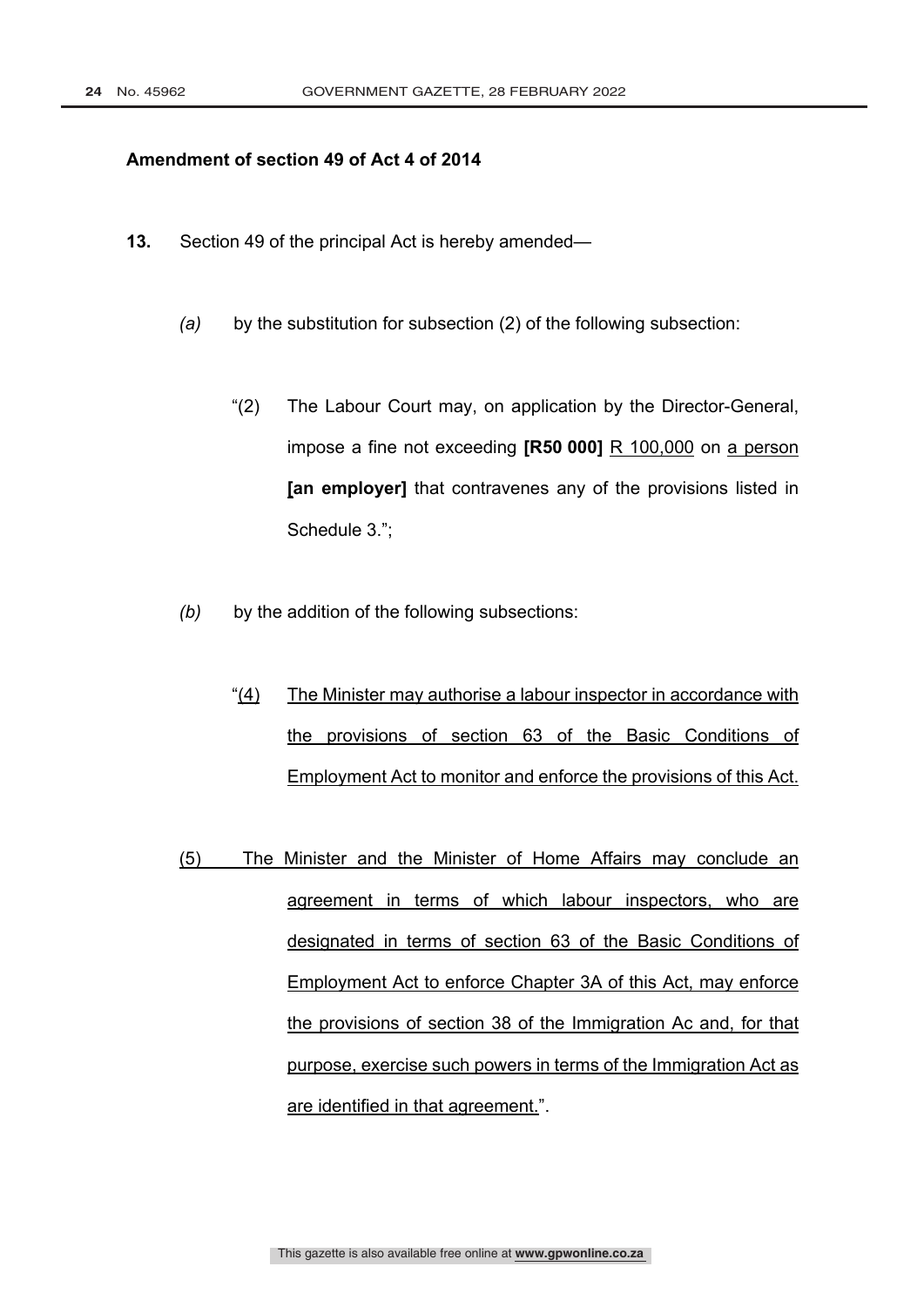# **Amendment of section 50 of Act 4 of 2014**

**14.** Section 50 of the Act is hereby amended by the deletion of subsections (4) and (5).

# **Amendment of section 52 of Act 4 of 2014**

- **15.** Section 52 of the principal Act is hereby amended by the deletion in subsection (1) of the word "or" after paragraph *(f)* and by the insertion after paragraph *(f)* of the following paragraphs:
	- "(fA) the criteria and procedure for applying for an exemption from any provision of this Act or the regulations made under this Act;
	- *(fB)* the recruitment and placement of persons residing outside of South Africa to work within the territory of South Africa;
	- *(fC)* the recruitment and placement of persons residing in South Africa to work in other countries;
	- *(fD)* measures to promote and regulate the recruitment and reintegration of South Africans residing or working in other countries into the South African labour market;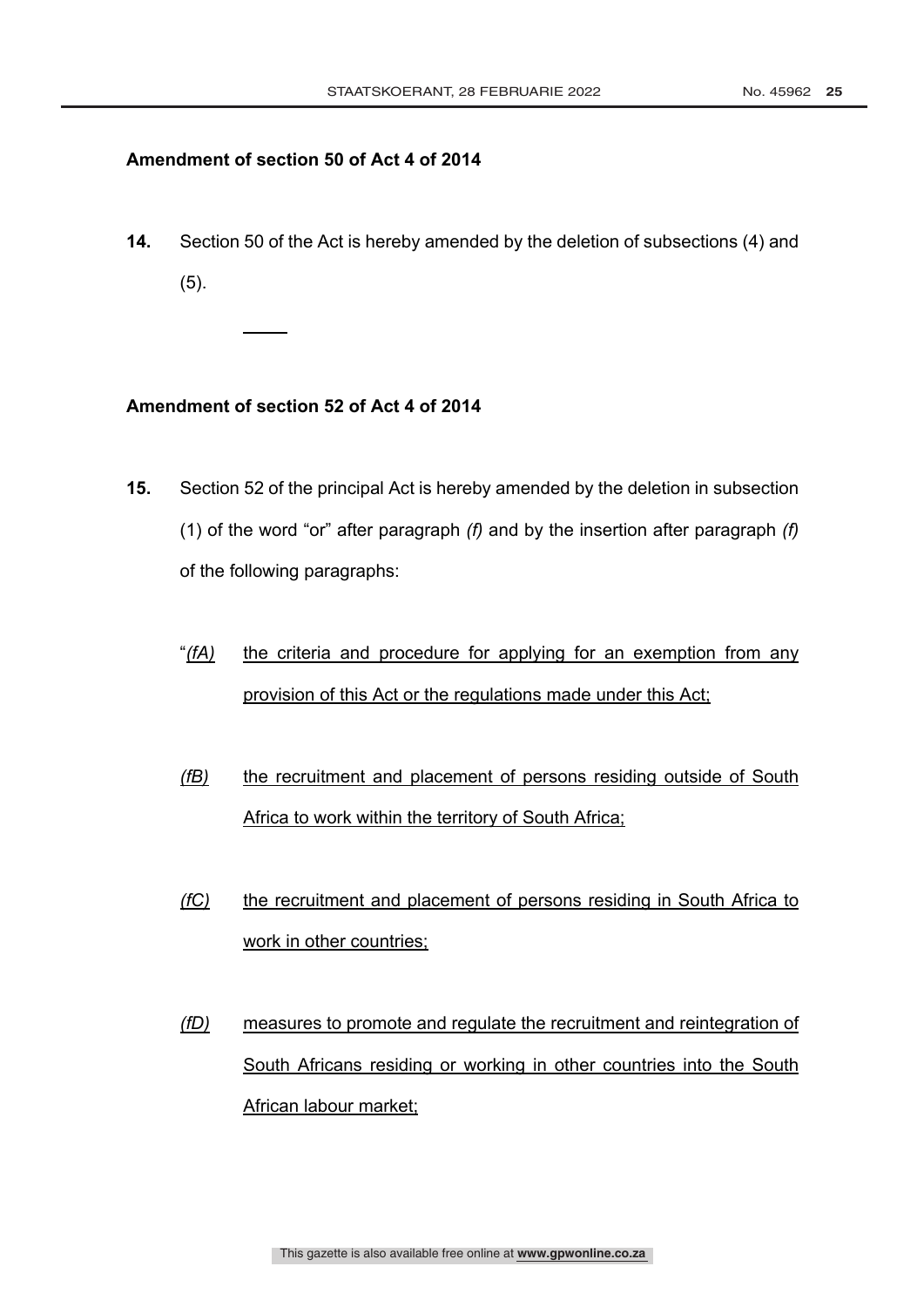- *(fE)* a procedure for work seekers and employers to lodge complaints about the operation of public employment services;
- *(fF)* any matter necessary for the administration and functioning of Supported Employment Enterprises, including any requirement necessary for its approval and operation as a trading entity in terms of the Public Finance Management Act; or"

# **Amendment of Schedule 3 of Act 4 of 2014**

**16.** Schedule 3 to the principal Act is hereby amended by the insertion before the first item of the following item:

"Any contravention of a provision of section 12A, section 12B(8) or section 12E.".

# **Short title and commencement**

**17.** This Act is called the Employment Services Amendment Act, 2021, and comes into operation on a date fixed by the President by proclamation in the *Gazette.*